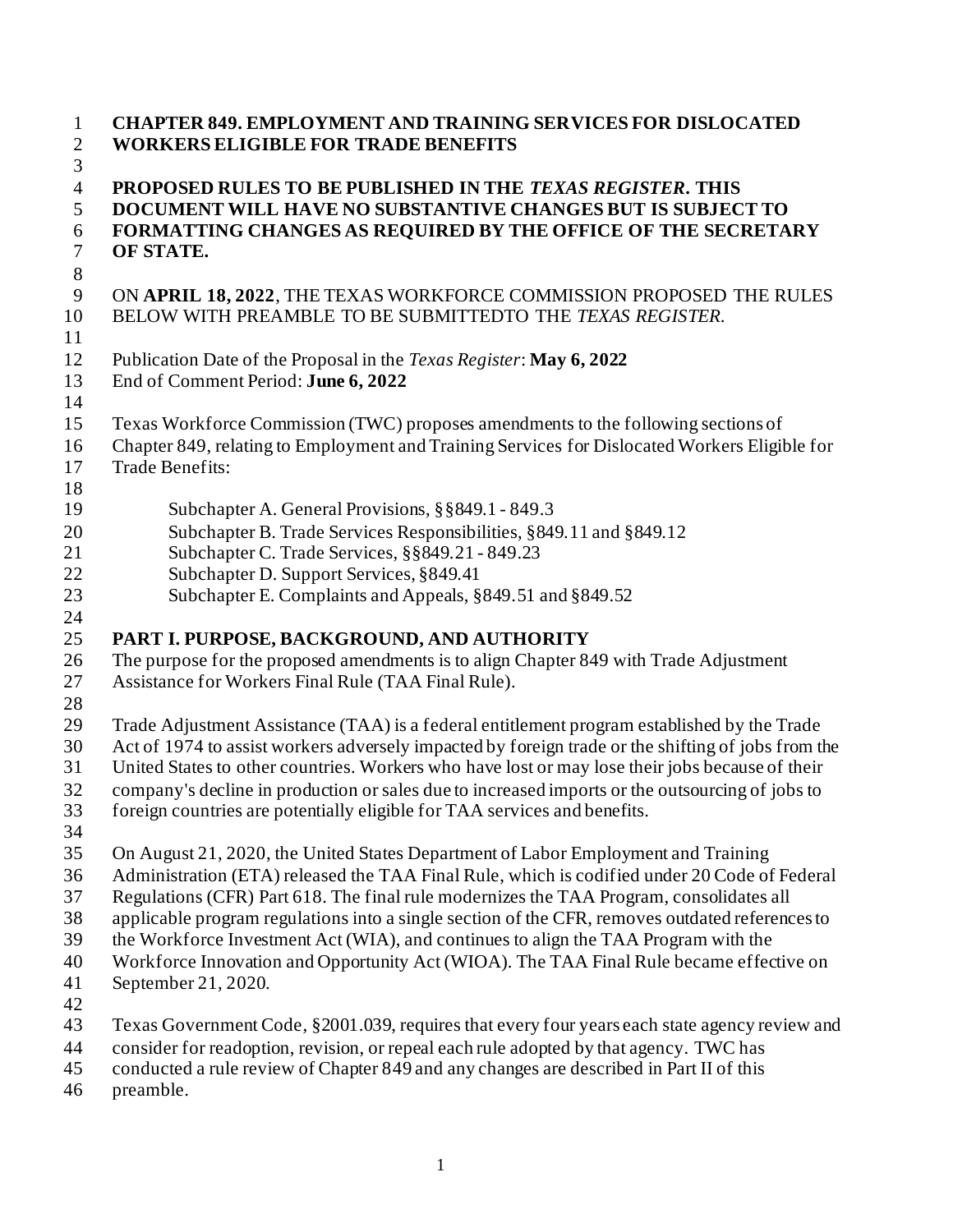| $\mathbf{1}$     |                                                                                                                                                                                                                      |
|------------------|----------------------------------------------------------------------------------------------------------------------------------------------------------------------------------------------------------------------|
| $\mathbf{2}$     | PART II. EXPLANATION OF INDIVIDUAL PROVISIONS                                                                                                                                                                        |
| 3                | (Note: Minor editorial changes are made that do not change the meaning of the rules and,                                                                                                                             |
| $\overline{4}$   | therefore, are not discussed in the Explanation of Individual Provisions.)                                                                                                                                           |
| $\sqrt{5}$       |                                                                                                                                                                                                                      |
| $\sqrt{6}$       | <b>SUBCHAPTER A. GENERAL PROVISIONS</b>                                                                                                                                                                              |
| $\boldsymbol{7}$ | TWC proposes the following amendments to Subchapter A:                                                                                                                                                               |
| $8\,$            |                                                                                                                                                                                                                      |
| 9                | §849.1. Purpose                                                                                                                                                                                                      |
| 10               | Section $849.1(a)(2)$ is amended to update the reference from WIA to WIOA.                                                                                                                                           |
| 11               |                                                                                                                                                                                                                      |
| 12               | Section $849.1(a)(3)$ is amended to clarify that Rapid Response services are provided following an                                                                                                                   |
| 13               | announcement or notification of a permanent closure or mass layoff or the filing of a TAA                                                                                                                            |
| 14               | petition.                                                                                                                                                                                                            |
| 15               |                                                                                                                                                                                                                      |
| 16               | Section $849.1(b)(1)$ and (2) are amended to state that suitable employment is required for trade-                                                                                                                   |
| 17               | affected workers.                                                                                                                                                                                                    |
| 18               |                                                                                                                                                                                                                      |
| 19               | §849.2. Definitions                                                                                                                                                                                                  |
| 20               | New $\S 849.2(1)$ , the definition for "Adversely affected employment," is added to align with the                                                                                                                   |
| 21               | language of the TAA Final Rule.                                                                                                                                                                                      |
| 22               |                                                                                                                                                                                                                      |
| 23               | New $\S 849.2(2)$ , the definition for "Adversely affected incumbent worker," is added to align with the                                                                                                             |
| 24               | language of the TAA Final Rule.                                                                                                                                                                                      |
| 25               |                                                                                                                                                                                                                      |
| 26               | New §849.2(3), the definition for "Adversely affected worker," is added to align with the                                                                                                                            |
| 27               | language of the TAA Final Rule. The subsequent paragraphs are renumbered accordingly.                                                                                                                                |
| 28               |                                                                                                                                                                                                                      |
| 29               | Current §849.2(5), the definition for "Employer-Based Training," is removed to align with the TAA Final                                                                                                              |
| 30               | Rule. The TAA Final Rule uses the term "Work-based training," and that term is defined in new                                                                                                                        |
| 31               | §849.2(21).                                                                                                                                                                                                          |
| 32               |                                                                                                                                                                                                                      |
| 33               | New §849.2(8) is added to define "Individual Employment Plan (IEP)." The TAA Final Rule uses the term                                                                                                                |
| 34               | "Individual Employment Plan (IEP)" instead of "Reemployment and Training Plan (REP)," and, therefore,                                                                                                                |
| 35               | the definition for REP in $\S 849.2(9)$ is removed.                                                                                                                                                                  |
| 36               |                                                                                                                                                                                                                      |
| 37               | Renumbered §849.2(9), the definition for "Job search allowance," is amended to remove the reference to a                                                                                                             |
| 38               | "cash" benefit and replace the term "trade-certified workers" with "trade-affected workers."                                                                                                                         |
| 39               |                                                                                                                                                                                                                      |
| 40               | New §849.2(10) is added to define "Labor market information."                                                                                                                                                        |
| 41               |                                                                                                                                                                                                                      |
| 42               | Renumbered §849.2(11) is amended to update the reference from WIA to WIOA.                                                                                                                                           |
| 43               |                                                                                                                                                                                                                      |
| 44<br>$\Lambda$  | Renumbered §849.2(12), the definition for "Relocation allowance" is amended to replace the term "trade-<br>contified weaker with "trade offected weaker" and expand the definition to include that releastion of the |
|                  |                                                                                                                                                                                                                      |

certified worker" with "trade-affected worker" and expand the definition to include that relocation of the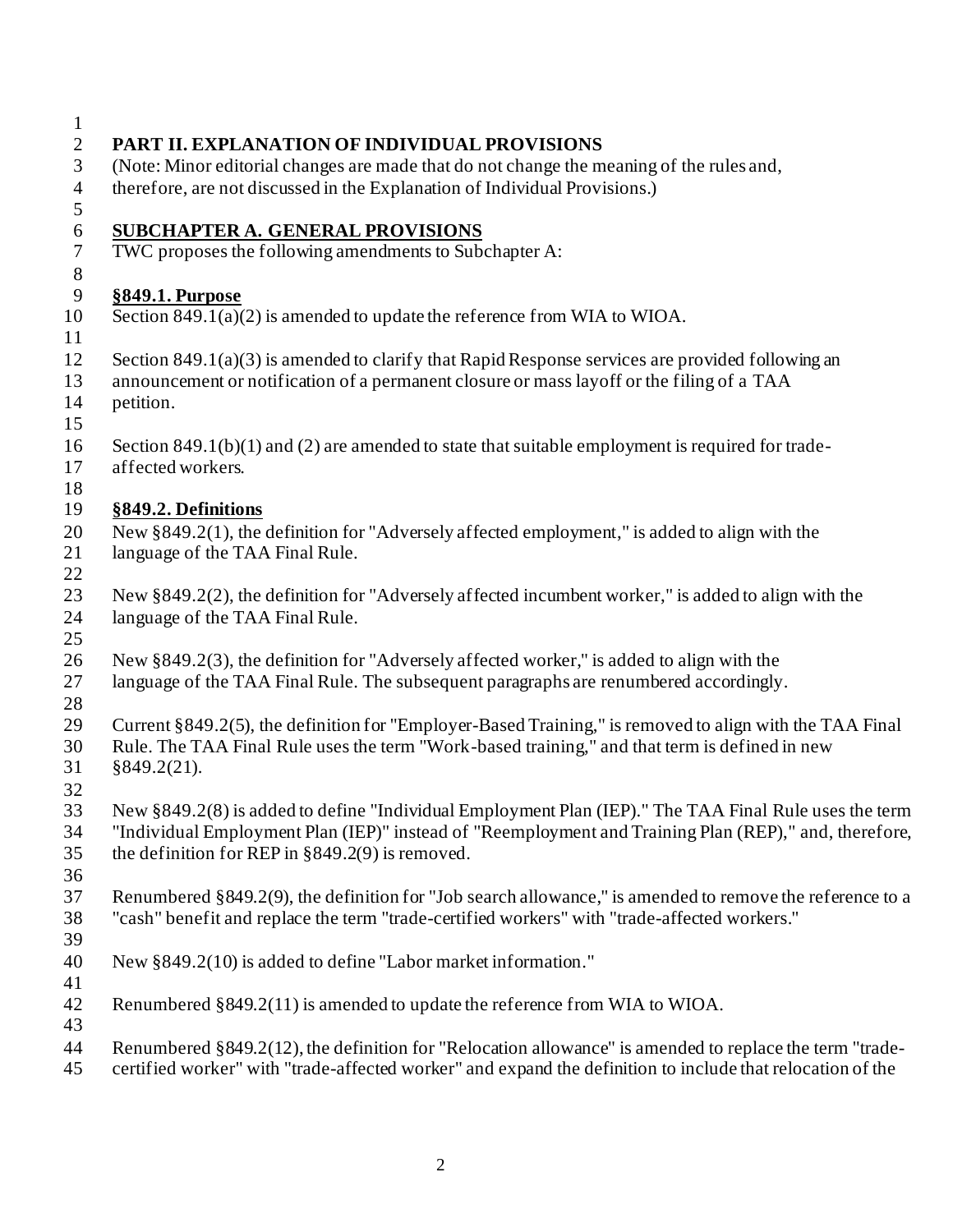worker's household and family can be supported if the wage is in at least the 75th percentile of national wages. Renumbered §849.2(14) is amended to modify the definition of "Trade Act" to include reversions of the Trade Adjustment Assistance Reauthorization Act of 2015, referred to as Reversion 2021. New §849.2(15), formerly §849.2(12), is amended to update the definition of "Trade-affected worker" to include adversely affected workers and adversely affected incumbent workers. The TAA Final Rule uses the term "Trade-affected worker" in place of "Trade-Certified Worker," and, therefore, the definition of Trade-Certified Worker in §849.2(14) is removed. Renumbered §849.2(16) is amended to clarify that "Trade benefits" are benefits available to any member of a worker group certified by the United States Department of Labor as trade-affected. Renumbered §849.2(17) is amended to clarify that "Trade Readjustment Allowances" are a weekly allowance payable to adversely affected workers who meet the requirements outlined in the TAA Final Rule. Renumbered §849.2(20) is amended to update the reference from WIA to 29 United States Code Chapter 23. New §849.2(21) is added to provide the definition for "Work-based training." **§849.3. Trade Service Strategy** 25 Section  $849.3(a)(2)$  is amended to replace "demand occupations" with "in-demand occupations" and the earning potential of those occupations" for the analysis of the local labor market. New §849.3(a)(3) is added to include "determine skill requirements of local in-demand occupations" to the analysis of the local labor market. The subsequent paragraphs are renumbered accordingly. Renumbered §849.3(a)(4) is amended to change "employment opportunities" to "job vacancy listings" and the skills necessary to obtain the jobs identified in the listings to align with the TAA Final Rule. Section 849.3(a)(4) is deleted to remove "identify employer-based training opportunities" from the analysis of the local labor market. Section 849.3(b) is amended to remove "coordinate various service delivery approaches." Section 849.3(b)(2) is amended to remove WIA core and intensive services to support rapid reattachment to the workforce and incorporates the WIOA term of career services. Section 849.3(b)(3) is deleted to remove the language that Local Workforce Development Boards (Boards) shall set local policy to "refer to prevocational and vocational training in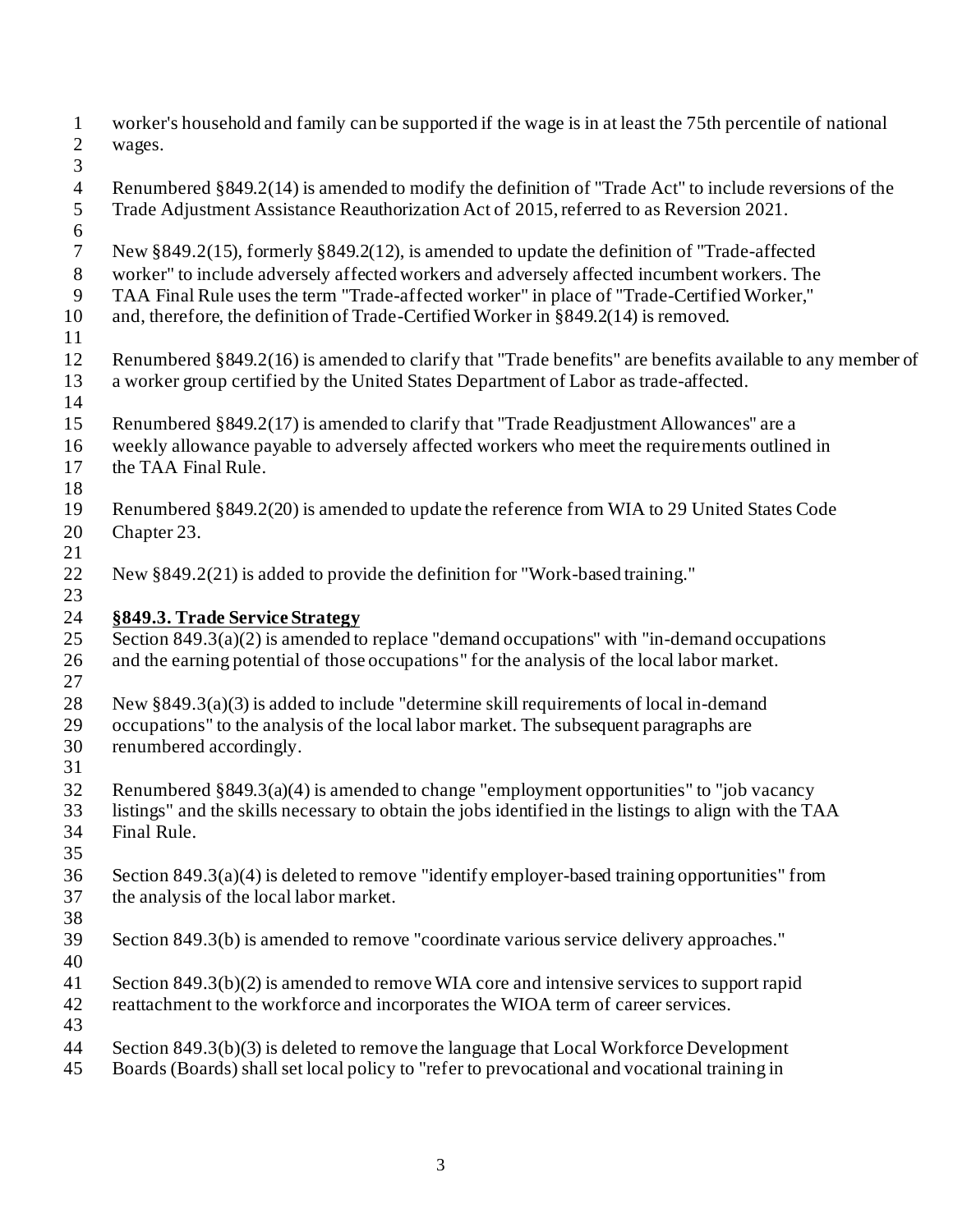| $\mathbf{1}$<br>$\boldsymbol{2}$<br>$\overline{3}$ | demand and targeted occupations, or occupations in which there is a reasonable expectation of<br>employment." The subsequent paragraph is renumbered.                                                                                                       |
|----------------------------------------------------|-------------------------------------------------------------------------------------------------------------------------------------------------------------------------------------------------------------------------------------------------------------|
| $\overline{4}$<br>5                                | Renumbered §849.3(b)(3) replaces the term "job" with "employment."                                                                                                                                                                                          |
| $\sqrt{6}$<br>$\boldsymbol{7}$<br>$8\,$            | Section 849.3(c) is deleted and the content relating to coenrollment is moved to new $§ 849.21(c)$ .<br>The subsequent subsection is relettered.                                                                                                            |
| 9<br>10<br>11<br>12                                | Relettered $§849.3(c)(4)$ is amended to add group career counseling and clarify that the<br>counseling described in §849.3 is available during the period the trade-affected worker receives<br>Trade Readjustment Assistance.                              |
| 13<br>14<br>15                                     | Relettered $§849.3(c)(7)$ is amended to change the reference from REP to IEP and relettered<br>§849.3(c)(10) is amended to change the reference from WIA to WIOA.                                                                                           |
| 16<br>17                                           | Relettered $\S 849.3(c)(11)$ is amended to include employment services.                                                                                                                                                                                     |
| 18<br>19<br>20                                     | Relettered $§849.3(c)(12)$ is amended to clarify that follow-up services are available during<br>training.                                                                                                                                                  |
| 21<br>22<br>23                                     | New $\S 849.3(c)(13)$ adds the provision of employment statistics information, including the<br>provision of accurate information relating to local, regional, and national labor market areas.                                                             |
| 24<br>25<br>26                                     | <b>SUBCHAPTER B. TRADE SERVICES RESPONSIBILITIES</b><br>TWC proposes the following amendments to Subchapter B:                                                                                                                                              |
| 27                                                 | §849.11. General Board Responsibilities                                                                                                                                                                                                                     |
| 28<br>29<br>30                                     | Section 849.11(c) is amended to change the term "participant" to "trade-affected worker" to align<br>with the TAA Final Rule.                                                                                                                               |
| 31<br>32<br>33                                     | Section 849.11(c)(4) is amended to change the reference from "REP" to "IEP" and update the<br>reference to the definition from $\S 849.2(9)$ to $\S 849.2(8)$ .                                                                                             |
| 34                                                 | §849.12. Participant Responsibilities                                                                                                                                                                                                                       |
| 35                                                 | Section 849.12 is amended to change the title from "Participant Responsibilities" to "Trade-                                                                                                                                                                |
| 36<br>37                                           | Affected Worker Responsibilities" to align with the TAA Final Rule.                                                                                                                                                                                         |
| 38<br>39<br>40                                     | Section 849.12(2) is amended to remove full-time. Under the TAA Final rule, in some instances,<br>multiple part-time jobs are allowable.                                                                                                                    |
| 41<br>42<br>43<br>44                               | New $\S 849.12(7)$ is added to include the trade-affected worker's responsibility to review labor<br>market information and expected wage of the new occupation as required by the TAA Final<br>Rule. The subsequent paragraphs are renumbered accordingly. |
| 45<br>46                                           | Renumbered §849.12(9) is amended to change "trade funded" to "trade-approved."                                                                                                                                                                              |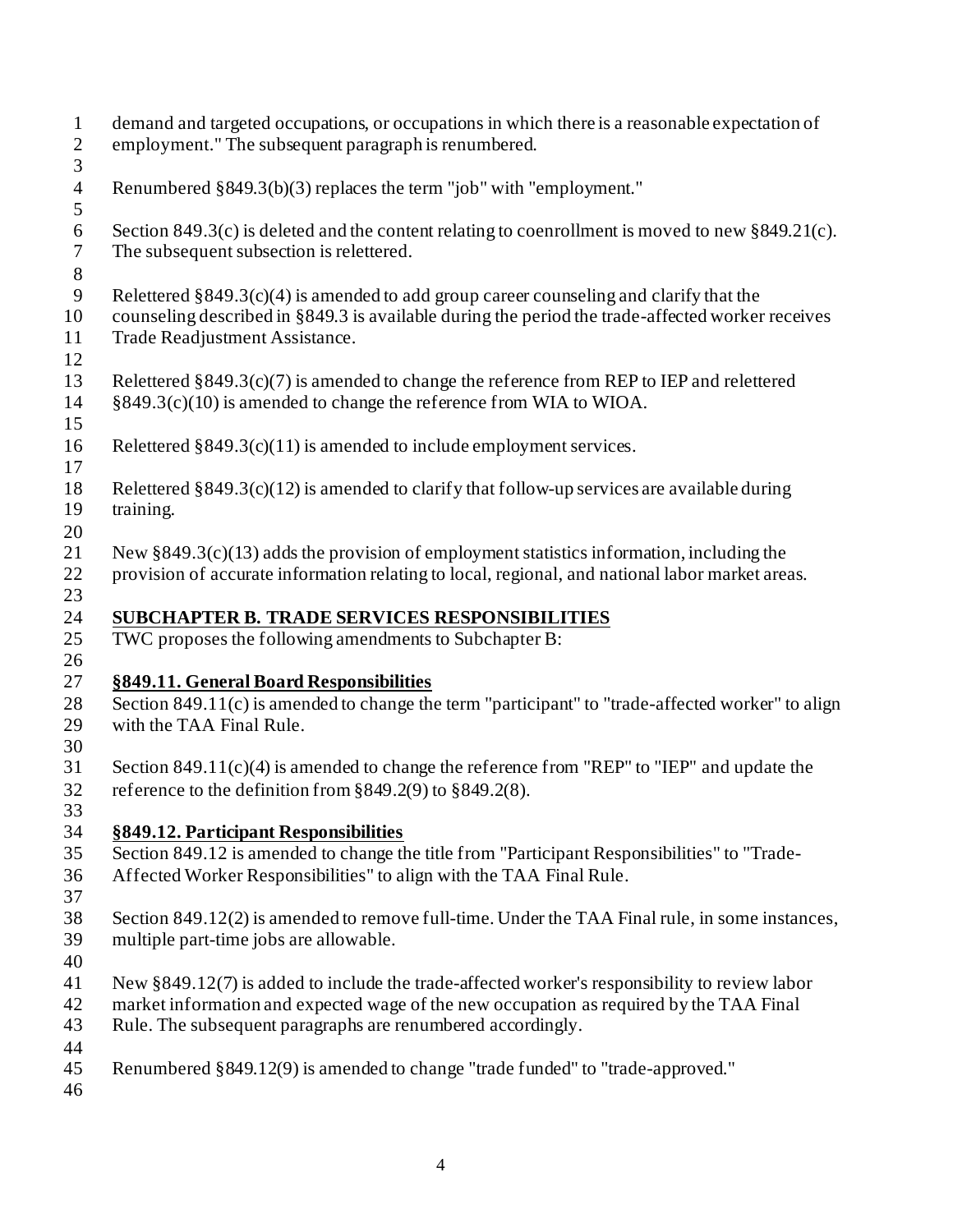| $\mathbf{1}$<br>$\overline{2}$ | Renumbered § 849.12(10) is amended to change "academic status" to "academic standing," "trade<br>funded" to "trade-approved," and "REP" to "IEP." |
|--------------------------------|---------------------------------------------------------------------------------------------------------------------------------------------------|
| 3                              |                                                                                                                                                   |
| $\overline{4}$                 | <b>SUBCHAPTER C. TRADE SERVICES</b>                                                                                                               |
| 5                              |                                                                                                                                                   |
| $\boldsymbol{6}$               | TWC proposes the following amendments to Subchapter C:                                                                                            |
| $\overline{7}$                 | §849.21. Activities Prior to Certification of a Trade Petition                                                                                    |
| $8\,$                          | Section 849.21(a) is amended to remove the term long-term employment. References to long-                                                         |
| 9                              | term employment were eliminated in the TAA Final Rule because the concept of long-term                                                            |
| 10                             | employment is included in the definition of suitable employment.                                                                                  |
| 11                             |                                                                                                                                                   |
| 12                             | Section 849.21(b) is amended to change layoff assistance to Rapid Response assistance to reflect                                                  |
| 13<br>14                       | language in the TAA Final Rule and change the reference from WIA to WIOA.                                                                         |
| 15                             | Section $849.21(b)(1)$ is amended to add the conditions under which Rapid Response is provided.                                                   |
| 16                             |                                                                                                                                                   |
| 17                             | Section $849.21(b)(2)$ is amended to remove "on-site."                                                                                            |
| 18                             |                                                                                                                                                   |
| 19                             | New $\S 849.21(b)(3)$ is added to include the requirements for scheduling Rapid Response services.                                                |
| 20                             | The subsequent paragraphs are renumbered accordingly.                                                                                             |
| 21                             |                                                                                                                                                   |
| 22                             | Renumbered §849.21(b)(4) is amended to change "companies" to "employers."                                                                         |
| 23                             |                                                                                                                                                   |
| 24                             | Renumbered $\S 849.21(b)(5)$ is amended to clarify initial assessment requirements to align the                                                   |
| 25                             | TAA Program with WIOA.                                                                                                                            |
| 26                             |                                                                                                                                                   |
| 27                             | New $\S 849.21(b)(6)$ is added to include helping affected workers register in the state's labor                                                  |
| 28                             | exchange system.                                                                                                                                  |
| 29                             |                                                                                                                                                   |
| 30                             | Current $\S 849.21(b)(5)$ and (6) are removed and the removed language is clarified in new                                                        |
| 31                             | §849.21(b)(3).                                                                                                                                    |
| 32                             |                                                                                                                                                   |
| 33                             | New $\S 849.21(c)(1)$ and (2) is added to include the requirement of coenrollment of Trade-affected                                               |
| 34                             | workers in the WIOA Dislocated Worker program as required in the TAA Final Rule. New                                                              |
| 35                             | $§849.21(c)(2)$ describes the method to document instances when a trade-affected worker declines                                                  |
| 36                             | coenrollment.                                                                                                                                     |
| 37                             |                                                                                                                                                   |
| 38                             | §849.22. Postcertification of a Trade Petition                                                                                                    |
| 39                             | Section $849.22(a)(1)$ is amended to replace language related to WIA with language related to                                                     |
| 40                             | WIOA.                                                                                                                                             |
| 41                             |                                                                                                                                                   |
| 42                             | Section $849.22(a)(2)$ is amended to change the reference from WIA to WIOA.                                                                       |
| 43                             |                                                                                                                                                   |
| 44                             | Section 849.22(b) is amended to replace the WIA term "intensive" with WIOA term "career                                                           |
| 45                             | services."                                                                                                                                        |
| 46                             |                                                                                                                                                   |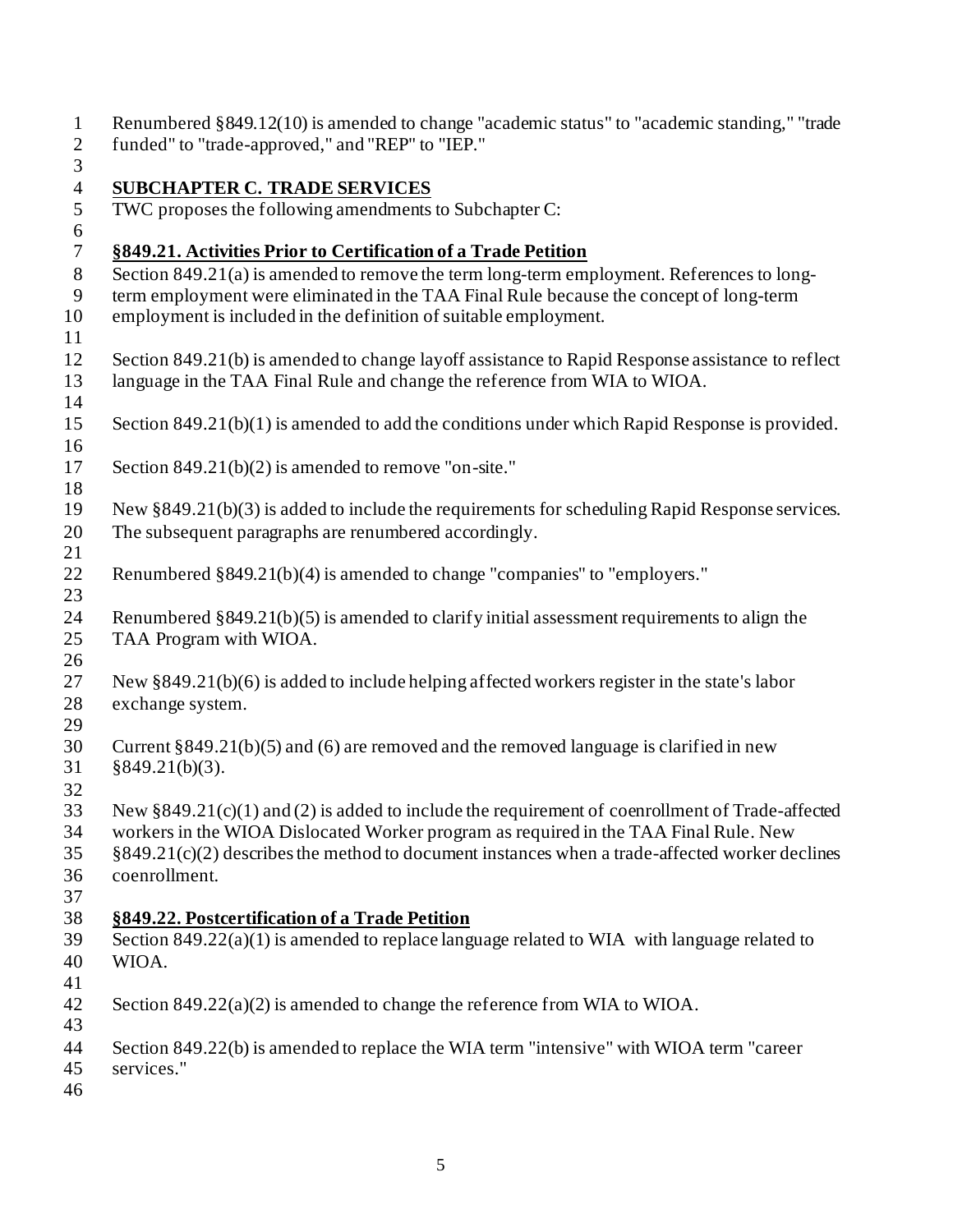- Section 849.22(b) is amended to change the reference from REP to IEP. Section 849.22(b)(1) - (9) is deleted to remove the REP requirements under WIA that are not required under WIOA. New §849.22(b)(1) - (5) is added to clarify the requirements of an IEP as described in the TAA Final Rule. Section 849.22(d) is amended to change "Agency's TAA unit" to "Agency's TAA State Office." **§849.23. Training Referrals** Section 849.23 is amended to remove "Referrals" from the section title to align with the language in the TAA Final Rule. Section 849.23(a)(1) is amended to clarify that TAA training requirements must be met under the TAA Final Rule. Section 849.23(a)(3) is amended to remove "occupationally specific" and add "be specific to the worker's occupational goal" to align with language in the TAA Final Rule. 22 Section 849.23(a)(4) is amended to change the term "participant" to "trade-affected worker" to align with the TAA Final Rule. 25 Section  $849.23(a)(5)$  is amended to clarify that the worker is capable of completing and securing a degree or certificate within the maximum time frame. Section 849.23(b) is amended to change "intensive and training services" to "career and training services" to align with WIOA language. Section 849.23(b)(1) is amended to replace "employer-based training" with "work-based training" and new §849.23(b)(2) and (3) are added to include occupational and labor market information. The subsequent paragraphs are renumbered accordingly. Renumbered §849.23(b)(4) is amended to replace "contextual vocational skills" with "contextualized occupational training" to align with the TAA Final Rule. **SUBCHAPTER D. SUPPORT SERVICES**  TWC proposes the following amendments to Subchapter D: **§849.41. Support Services for Dislocated Workers Eligible for Trade Benefits** Section 849.41(a) is amended to update references from WIA to WIOA and remove "co-enrolled in WIA." The requirement for coenrollment in the WIOA Dislocated Worker is addressed in new §849.21(c)(1).
-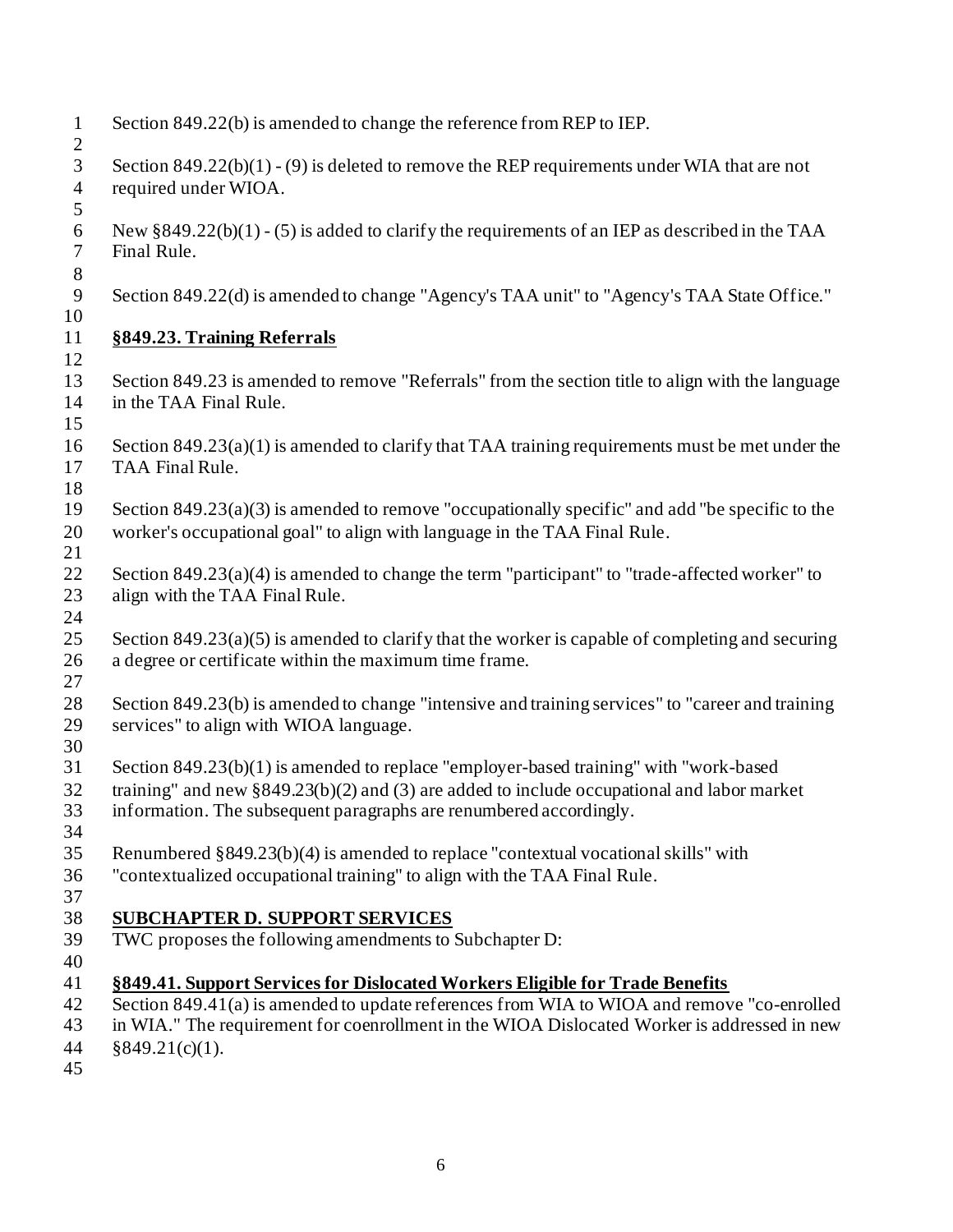- Section 849.41(b)(2) is amended to clarify transportation services are "local" and remove "that may be provided for participating workers" for clarity.
- 
- New §849.41(b)(3) and (4) are added to include "housing assistance, if necessary" and "dependent care" as support services under the TAA Program.
- 
- Section 849.41(b)(3) is removed to align with the definition of support services in the TAA Final Rule.
- 

### **SUBCHAPTER E. COMPLAINTS AND APPEALS**

- TWC proposes the following amendments to Subchapter E:
- 

## **§849.51. Appeals of Commission Determinations on Trade Act Activities**

- Section 849.51(c) is amended to change the term "participant" to "trade-affected worker" to align with the TAA Final Rule.
- 
- New §849.51(d) is added to include the requirement to inform trade-affected workers about the
- circumstances that lead to overpayments and clarify that the Agency's TAA State Office makes
- final determination for overpayment requests.
- 

### **§849.52. Discrimination Complaints**

- Section 849.52(a) is amended to change the term "participant" to "trade-affected worker" to align with the TAA Final Rule.
- 

## **PART III. IMPACT STATEMENTS**

- Chris Nelson, Chief Financial Officer, determined that for each year of the first five years the rules will be in effect, the following statements will apply:
- 
- There are no additional estimated costs to the state and to local governments expected as a result of enforcing or administering the rules.
- 
- There are no estimated cost reductions to the state and to local governments as a result of enforcing or administering the rules.
- 
- There are no estimated losses or increases in revenue to the state or to local governments as a result of enforcing or administering the rules.
- 
- There are no foreseeable implications relating to costs or revenue of the state or local
- governments as a result of enforcing or administering the rules.
- 
- There are no anticipated economic costs to individuals required to comply with the rules.
- 
- There is no anticipated adverse economic impact on small businesses, microbusinesses, or rural
- communities as a result of enforcing or administering the rules.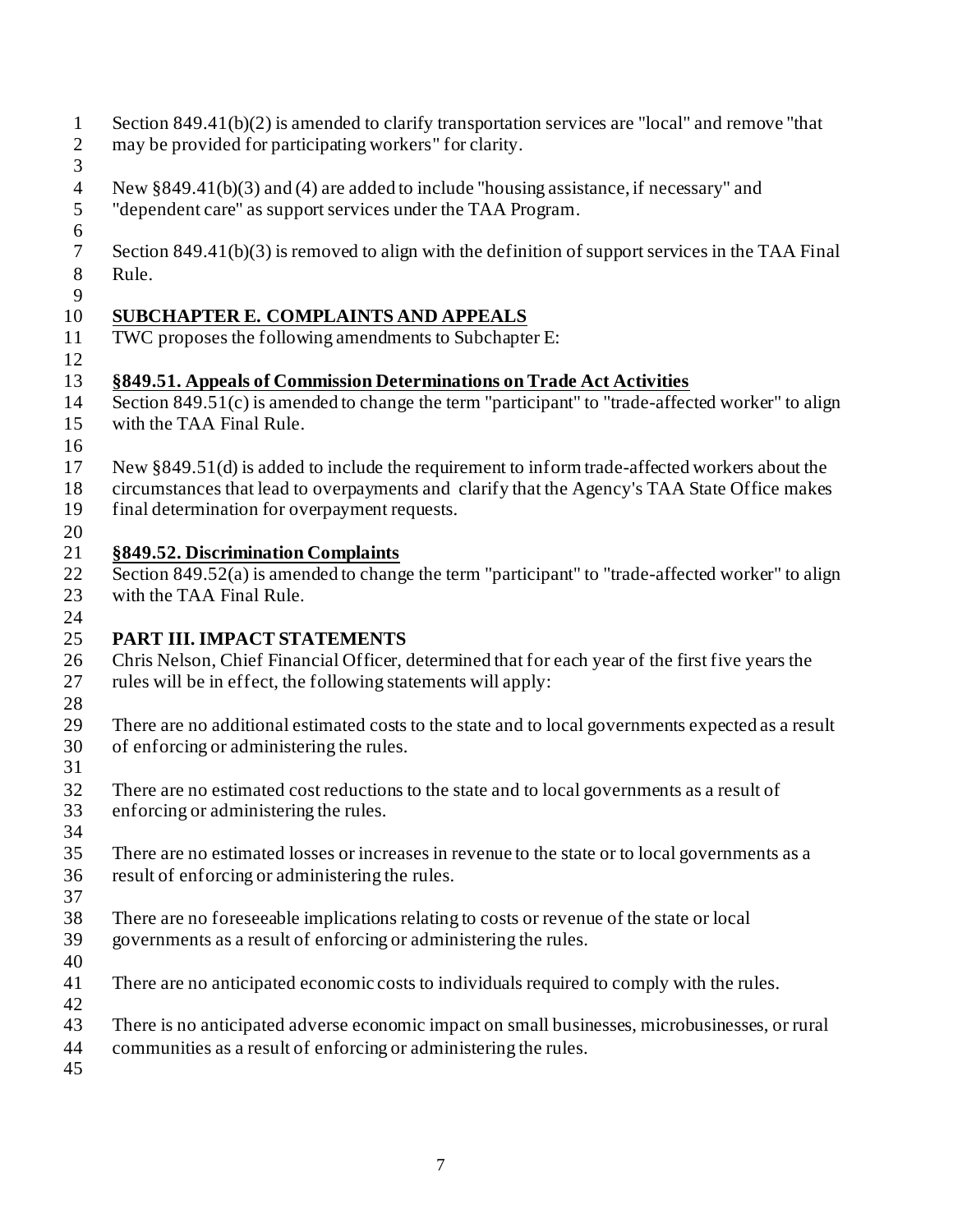- Based on the analyses required by Texas Government Code, §2001.024, TWC determined that
- 2 the requirement to repeal or amend a rule, as required by Texas Government Code, §2001.0045,
- does not apply to this rulemaking.
- 

#### Takings Impact Assessment

- Under Texas Government Code, §2007.002(5), "taking" means a governmental action that
- affects private real property, in whole or in part or temporarily or permanently, in a manner that
- requires the governmental entity to compensate the private real property owner as provided by
- the Fifth and Fourteenth Amendments to the United States Constitution or the Texas
- Constitution, Article I, §17 or §19, or restricts or limits the owner's right to the property that
- would otherwise exist in the absence of the governmental action, and is the producing cause of a
- reduction of at least 25 percent in the market value of the affected private real property,
- determined by comparing the market value of the property as if the governmental action is not in
- effect and the market value of the property determined as if the governmental action is in effect.
- TWC completed a Takings Impact Analysis for the proposed rulemaking action under Texas
- Government Code, §2007.043. The primary purpose of this proposed rulemaking action, as
- discussed elsewhere in this preamble, is to implement necessary changes made to align with the
- updated TAA Final Rule and update references from WIA provisions to WIOA provisions.
- 
- The proposed rulemaking action will not create any additional burden on private real property or
- affect private real property in a manner that would require compensation to private real property
- owners under the United States Constitution or the Texas Constitution. The proposal also will
- not affect private real property in a manner that restricts or limits an owner's right to the property
- that would otherwise exist in the absence of the governmental action. Therefore, the proposed
- rulemaking will not cause a taking under Texas Government Code, Chapter 2007.
- 
- Government Growth Impact Statement
- TWC determined that during the first five years the rules will be in effect, they will not:
- -- create or eliminate a government program;
- -- require the creation or elimination of employee positions;
- -- require an increase or decrease in future legislative appropriations to TWC;
- -- require an increase or decrease in fees paid to TWC;
- -- create a new regulation;
- -- expand, limit, or eliminate an existing regulation;
- -- change the number of individuals subject to the rules; and
- -- positively or adversely affect the state's economy.
- 
- Economic Impact Statement and Regulatory Flexibility Analysis
- TWC determined that the rules will not have an adverse economic impact on small businesses or
- rural communities, as the proposed rules place no requirements on small businesses or rural communities.
- 
- Mariana Vega, Director, Labor Market Information, determined that there is not a significant
- negative impact upon employment conditions in the state as a result of the rules.
-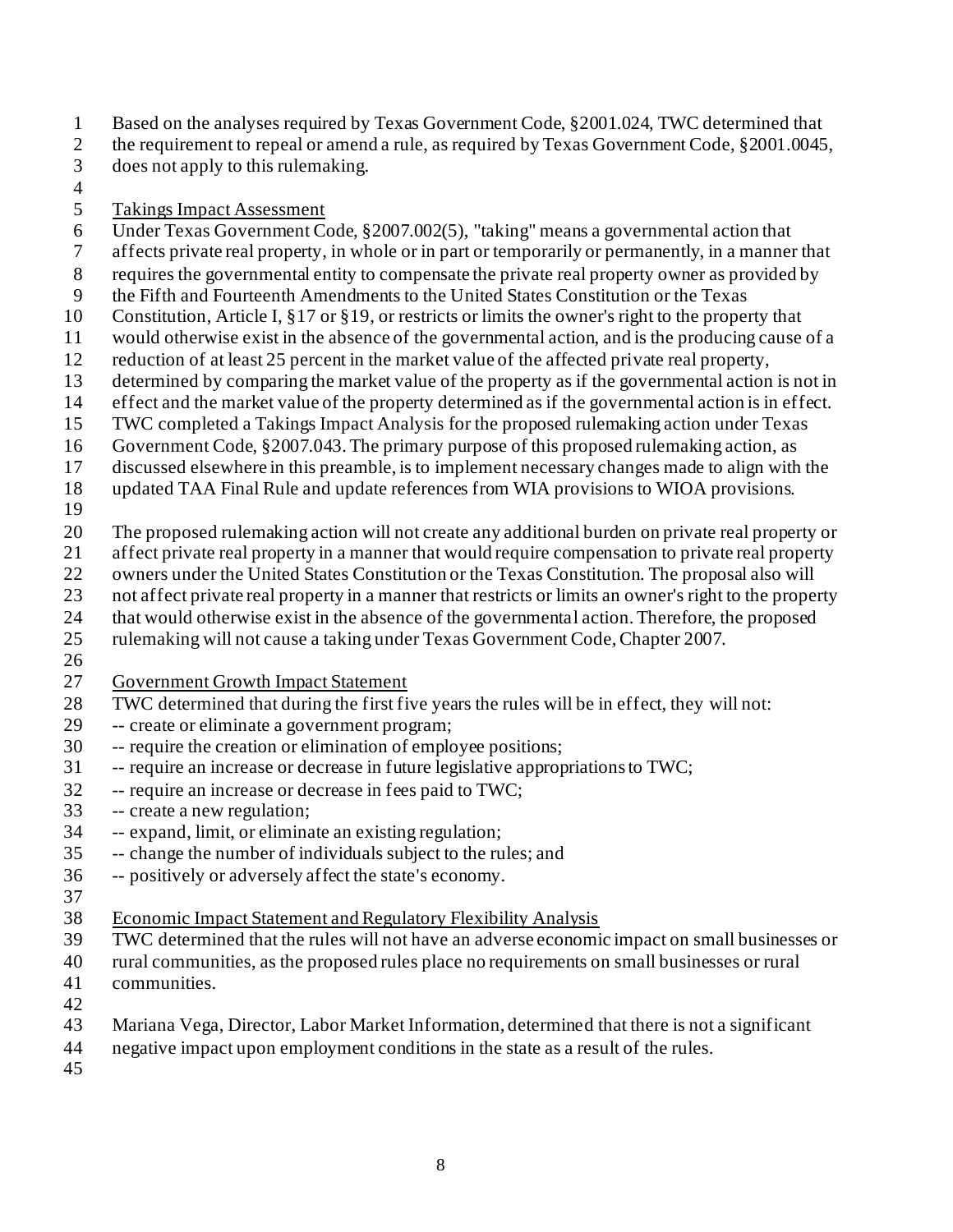- Courtney Arbour, Director, Workforce Development Division, determined that for each year of
- 2 the first five years the rules are in effect, the public benefit anticipated as a result of enforcing the
- proposed rules will be to provide Boards clear operational rules and to ensure compliance with the TAA Final Rule.
- 
- TWC hereby certifies that the proposal has been reviewed by legal counsel and found to be
- within TWC's legal authority to adopt.
- 

# **PART IV. COORDINATION ACTIVITIES**

- In the development of these rules for publication and public comment, TWC sought the
- involvement of Texas' 28 Boards. TWC provided the policy concept regarding these rule
- amendments to the Boards for consideration and review on January 25, 2022. TWC also
- conducted a conference call with Board executive directors and Board staff on January 28, 2022,
- to discuss the policy concept. During the rulemaking process, TWC considered all information
- gathered in order to develop rules that provide clear and concise direction to all parties involved.
- 

## **PART V. PUBLIC COMMENT**

- Comments on the proposed rules may be submitted t[o TWCPolicyComments@twc.texas.gov](mailto:TWCPolicyComments@twc.texas.gov)
- and must be received no later than June 6, 2022.
- 

# **PART VI. STATUTORY AUTHORITY**

- The rules are proposed under Texas Labor Code, §301.0015 and §302.002(d), which provide
- TWC with the authority to adopt, amend, or repeal such rules as it deems necessary for the
- effective administration of TWC services and activities.
- 
- The proposed rules implement necessary changes made to align with the updated TAA Final
- Rule and update references from WIA provisions to WIOA provisions.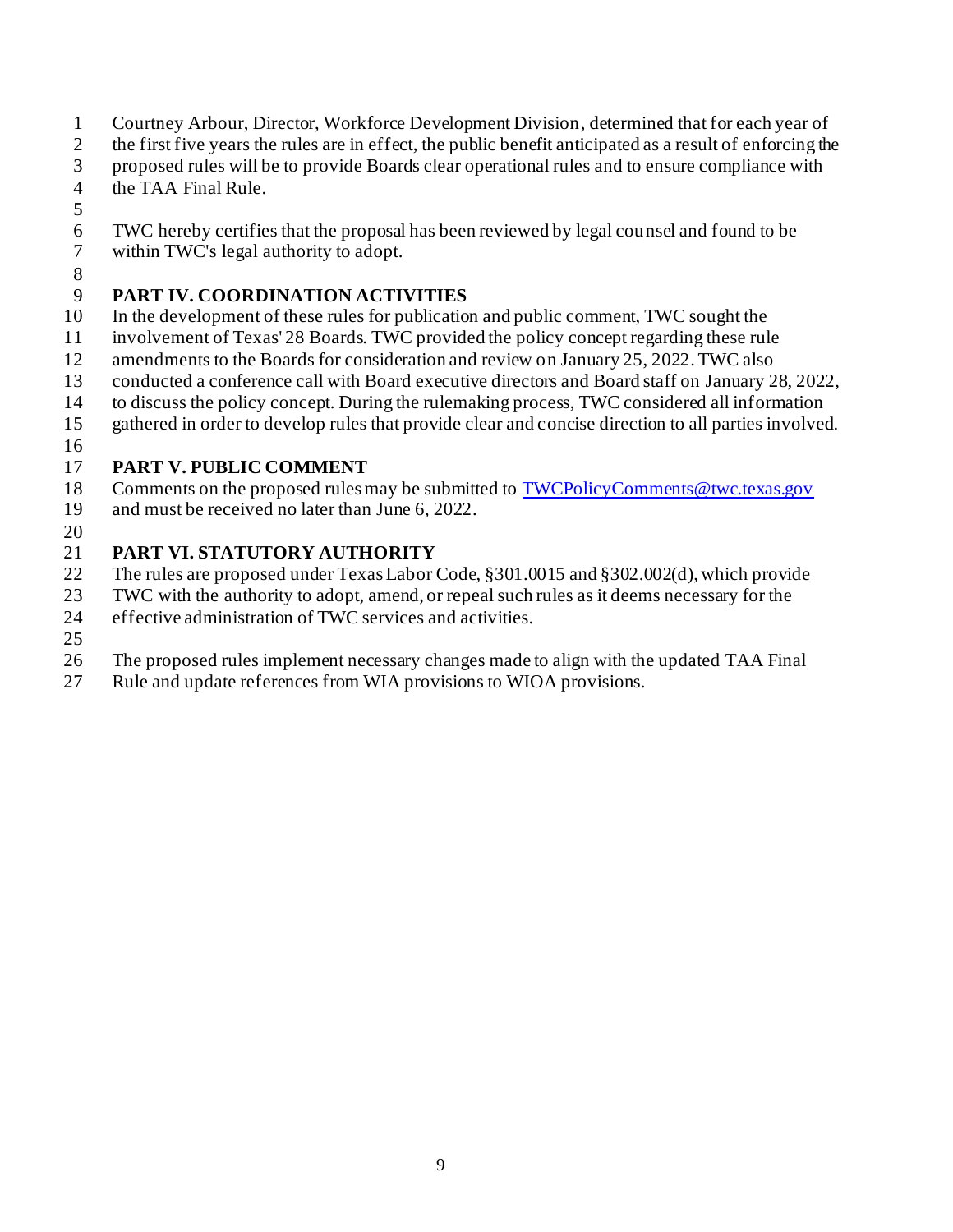#### **CHAPTER 849. EMPLOYMENT AND TRAINING SERVICES FOR DISLOCATED WORKERS ELIGIBLE FOR TRADE BENEFITS**

#### **SUBCHAPTER A. GENERALPROVISIONS**

#### **§849.1. Purpose.**

- (a) The purpose of this chapter is to ensure:
- (1) statewide availability of services under the federal and state statutes and regulations relating to services to dislocated workers eligible for Trade benefits through the Workforce Solutions Offices consistent with Chapter 801 of this 13 title (relating to Local Workforce Development Boards);
- (2) coordination and integration of services to dislocated workers eligible for Trade benefits through the Workforce Solutions Offices consistent with state 17 law, the Trade Act, and the Workforce Innovation and Opportunity 18 ActInvestment Act (WIA). For the purposes of this chaptersubchapter, references to the "Trade Act" include references to the federal statutes relating 20 to the Trade Act of 1974, as amended; and
- (3) provision of Rapid Response services, as set forth in §849.21(b) of this 23 chapter, <u>following an announcement or notification of a permanent closure or</u> 24 mass layoff or the filing of a Trade Adjustment Assistance petition upon receipt 25 of a filed petition for Trade certification with the United States US Department 26 of Labor (DOL).
- (b) The purposes of services to dislocated workers eligible for Trade benefits under the Trade Act are to:
- (1) ensure that dislocated workers eligible for Trade benefits obtain suitable employment whenever possible and to return to employment as quickly as possibleare assisted in rapid reattachment to employment;
- (2) fund such services to develop or enhance the vocational skills necessary to meet employers' needs when suitable employmentrapid reattachment to the workforce cannot be obtained; and
- (3) provide other such services, as may be funded under state or federal programs, for post-employment activities, as needed.

#### **§849.2. Definitions.**

 The following words and terms, when used in this chapter, shall have the following meanings unless the context clearly indicates otherwise.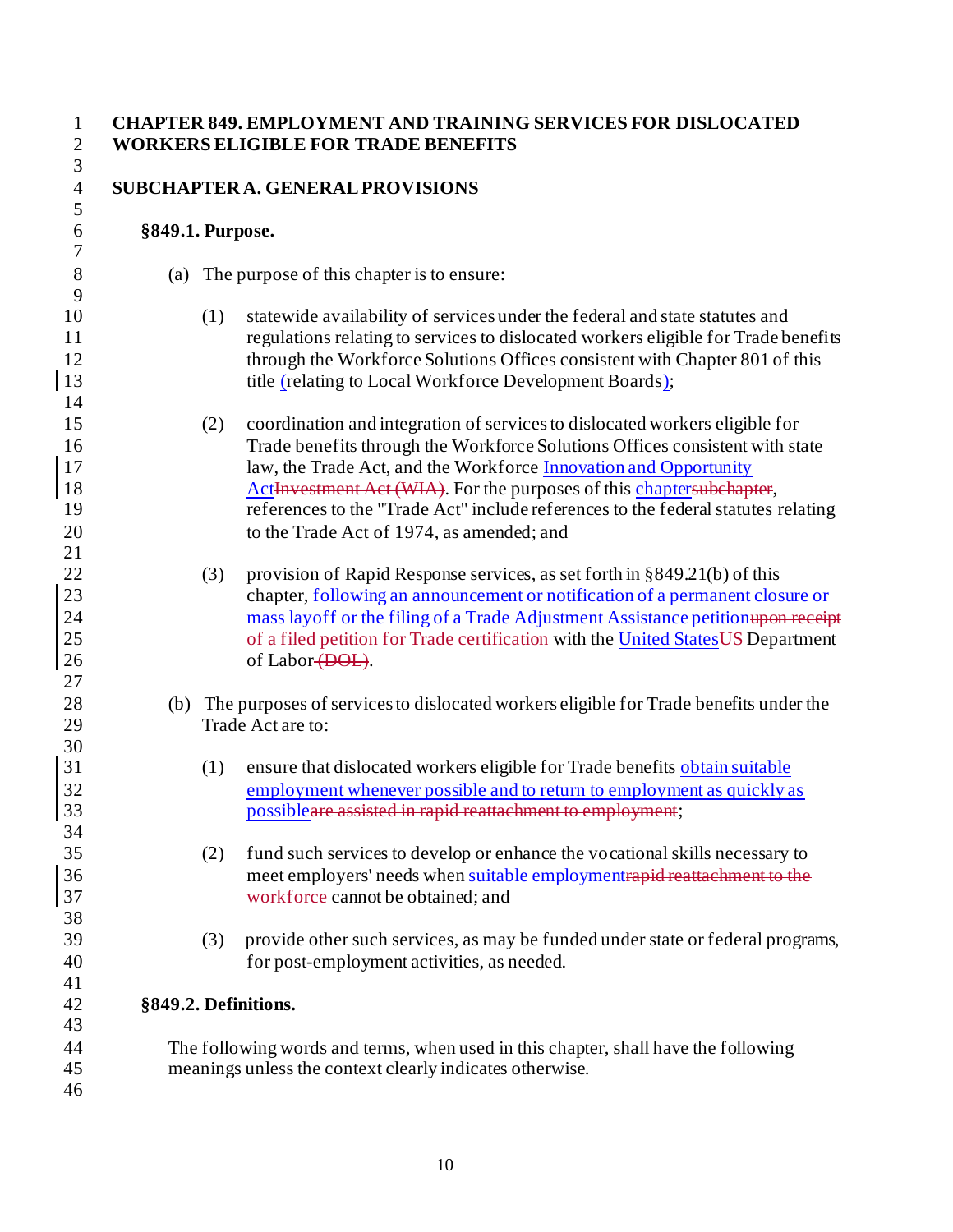| 1<br>$\overline{2}$      | Adversely affected employment--Employment in which workers are eligible to<br>(1)<br>apply for Trade Adjustment Assistance (TAA).                                                                                             |
|--------------------------|-------------------------------------------------------------------------------------------------------------------------------------------------------------------------------------------------------------------------------|
| 3<br>$\overline{4}$<br>5 | Adversely affected incumbent worker--An individual who:<br>(2)                                                                                                                                                                |
| 6<br>7<br>8              | (A) is a member of a worker group certified as eligible to apply for the TAA<br>Program;                                                                                                                                      |
| 9                        | has not been totally or partially separated from adversely affected                                                                                                                                                           |
| 10                       | (B)                                                                                                                                                                                                                           |
| 11                       | employment; and                                                                                                                                                                                                               |
| 12<br>13                 | is threatened with total or partial separation, as determined by the United<br>(C)<br><b>States Department of Labor (DOL).</b>                                                                                                |
| 14                       | Adversely affected worker--An individual, including an employer, who                                                                                                                                                          |
| 15                       | (3)                                                                                                                                                                                                                           |
| 16                       | because of lack of work in adversely affected employment, has been totally or                                                                                                                                                 |
| 17                       | partially separated from such employment.                                                                                                                                                                                     |
| 18                       | Alternative Trade Adjustment Assistance for Older Workers/Reemployment                                                                                                                                                        |
| 19                       | $\left(4\right)\left(4\right)$                                                                                                                                                                                                |
| 20                       | Trade Adjustment Assistance (ATAA/RTAA) -- Benefits available to workers                                                                                                                                                      |
| 21                       | in an eligible worker group who are at least 50 years of age and who obtain                                                                                                                                                   |
| 22                       | different, full-time employment following separation from adversely affected                                                                                                                                                  |
| 23<br>24<br>25<br>26     | employment, at wages less than those earned in the adversely affected<br>employment. These workers may receive up to half of the difference between<br>the worker's old wage and the new wage, as set forth in the Trade Act. |
| 27                       | Benchmarking- $-\underline{A}a$ process conducted no less often than once every 60                                                                                                                                            |
| 28                       | $\frac{(5)(2)}{2}$                                                                                                                                                                                                            |
| 29                       | $sixty(60)$ days and designed to monitor and ensure the worker progresses                                                                                                                                                     |
| 30                       | toward completing the approved training based on two criteria:                                                                                                                                                                |
| 31                       | Maintaining satisfactory academic standing; and                                                                                                                                                                               |
| 32                       | (A)                                                                                                                                                                                                                           |
| 33                       | Staying on schedule to complete training within the time frame identified                                                                                                                                                     |
| 34                       | (B)                                                                                                                                                                                                                           |
| 35                       | in the approved training plan.                                                                                                                                                                                                |
| 36                       | Bona fide application Fide Application for training Training - Anyany                                                                                                                                                         |
| 37                       | $(6)$ $(3)$                                                                                                                                                                                                                   |
| 38                       | document developed by a Board or provided by the Agency Commission that                                                                                                                                                       |
| 39                       | meets the requirements of 20 Code of Federal Regulations (CFR)                                                                                                                                                                |
| 40                       | $§617.3(h)(1)(i)$ , and is signed and dated by the participant, which includes the                                                                                                                                            |
| 41                       | participant's name, Trade petition number, and specific occupational training.                                                                                                                                                |
| 42<br>43<br>44           | Contextualized learningContextual Learning-Learninglearning, which<br>(7)(4)<br>includes English and basic skills, presented in the context of the selected<br>vocational skills training.                                    |
| 45                       | Individual employment plan (IEP)--A revisable document containing an                                                                                                                                                          |
| 46                       | (8)                                                                                                                                                                                                                           |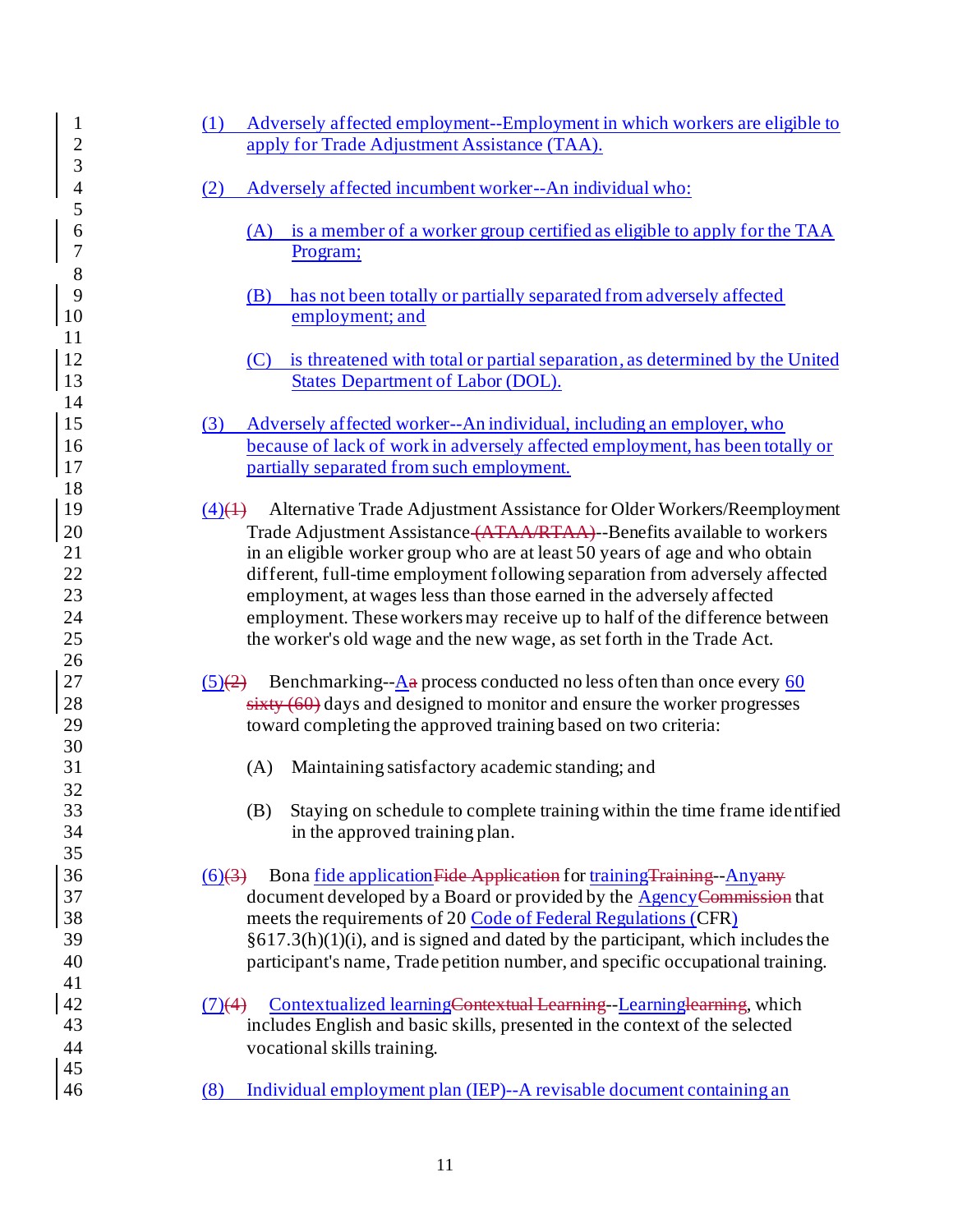| 1              | ongoing strategy, jointly developed by the trade-affected worker and the case                 |
|----------------|-----------------------------------------------------------------------------------------------|
| $\overline{2}$ | worker, identifying the worker's employment goals and appropriate                             |
| 3              | achievement objectives.                                                                       |
| 4              |                                                                                               |
| 5              | Employer Based Training training services specifically designed to meet an                    |
| 6              | employer's staffing and skill needs, including on the job and customized                      |
| 7              | training, and apprenticeship programs.                                                        |
| 8              |                                                                                               |
| 9              | Job search allowance--BenefitSearch Allowance cash benefit provided to<br>$(9)$ (6)           |
| 10             | trade-affected Trade certified workers to support out-of-area job search when                 |
| 11             | suitable employment is not available within the Commission-established local                  |
| 12             | commuting area.                                                                               |
| 13             |                                                                                               |
| 14             | (10) Labor market information--Information used to measure expected job market                |
| 15             | conditions that include, but are not limited to, job order activity, short-term               |
| 16             | projections data, job vacancy surveys, business visitation programs, and local                |
| 17             | and regional strategic plans.                                                                 |
| 18             |                                                                                               |
| 19             | $(11)(7)$ Rapid Response services Services - As as defined by Workforce Innovation            |
| 20             | and Opportunity Act §3(51) WIA §134; 20 CFR Part 652, Subpart-C; 20 CFR                       |
| 21             | § § 665.300, 665.310, and 665.320 § 665.300, § 665.310, § 665.320; and the Trade              |
| 22             | Act.                                                                                          |
| 23             |                                                                                               |
| 24             | $(12)(8)$ Relocation allowance--A eash-benefit provided to a trade-affected                   |
| 25             | workerTrade certified worker to support relocation of the worker's household                  |
| 26             | and family when suitable employment or employment that pays a wage of at                      |
| 27             | least the 75th percentile of national wages is not available to the worker within             |
| 28             | the Commission-established local commuting area and relocation is necessary                   |
| 29             | to secure suitable employment.                                                                |
| 30             |                                                                                               |
| 31             | Reemployment and Training Plan (REP) An employability development plan                        |
| 32             | and service strategy that identifies the results of a comprehensive and objective             |
| 33             | assessment of the participant's knowledge, skills, abilities, and interests;                  |
| 34             | employment goals; a description of training services; the appropriate                         |
| 35             | combination of services for the participant to achieve employment goals and                   |
| 36             | objectives; and benchmarks for successful completion of the plan.                             |
| 37             |                                                                                               |
| 38             | $\frac{(13)(10)}{(13)(10)}$ Suitable employment Employment - Anyany employment that meets the |
| 39             | requirements of 19 United States Code (USC) §2296, (as referenced in 20 CFR                   |
| 40             | Part 618,617 Subpart FC, Reemployment Services, and in particular                             |
| 41             | $§618.610(a)(1)§617.22(a)(1)(i)$ , which is employment that results in work of                |
| 42             | ana substantially equal or higher skill level as compared to the worker's past                |
| 43             | adversely affected employment, with wages of not less than 80 percent of the                  |
| 44             | worker's average weekly wage.                                                                 |
| 45             |                                                                                               |
| 46             | $(14)(44)$ Trade Act-Thethe federal statutes relating to Trade Adjustment Assistance          |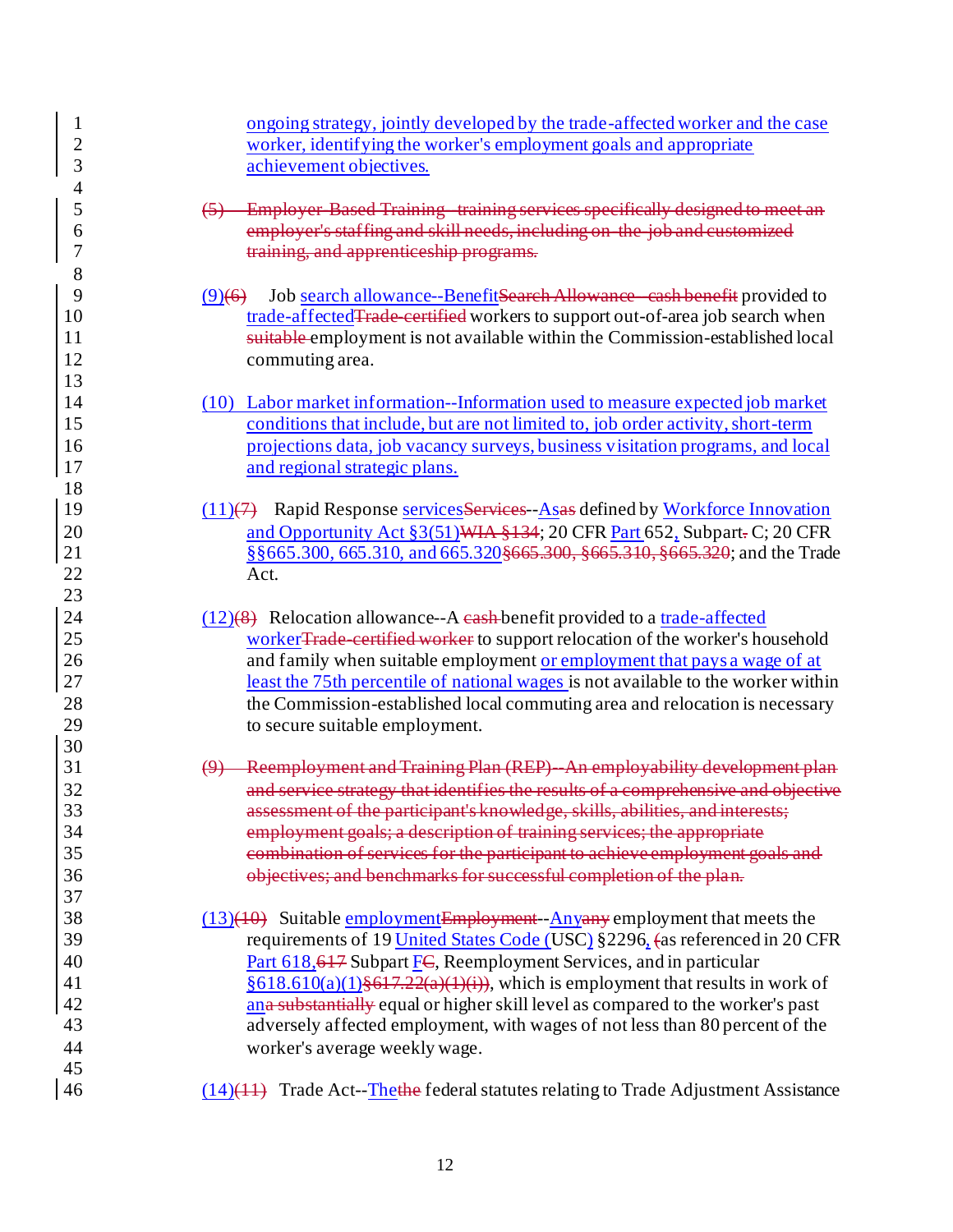| $\mathbf{1}$<br>$\overline{2}$<br>3<br>$\overline{4}$<br>5<br>6<br>7<br>8<br>9<br>10 | and Trade Readjustment Allowances. For purposes of this chapterrule,<br>references to the "Trade Act" shall include references to the federal statutes<br>relating to the Trade Act of 1974, as amended, which include the Trade<br>Adjustment Assistance Reform Act of 2002; the Trade and Globalization<br>Adjustment Assistance Act of 2009; the Omnibus Trade Act of 2010; the<br>Trade Adjustment Assistance Extension Act of 2011; and the sunset provisions<br>of the Trade Adjustment Assistance Extension Act of 2011, referred to as<br>Reversion 2014; and reversion provisions of the Trade Adjustment Assistance<br>Reauthorization Act of 2015, referred to as Reversion 2021. |
|--------------------------------------------------------------------------------------|----------------------------------------------------------------------------------------------------------------------------------------------------------------------------------------------------------------------------------------------------------------------------------------------------------------------------------------------------------------------------------------------------------------------------------------------------------------------------------------------------------------------------------------------------------------------------------------------------------------------------------------------------------------------------------------------|
| 11<br>12<br>13                                                                       | Traded-affected worker--A category including both adversely affected workers<br>(15)<br>and adversely affected incumbent workers.                                                                                                                                                                                                                                                                                                                                                                                                                                                                                                                                                            |
| 14<br>15                                                                             | (12) Trade Affected Worker any dislocated worker, as defined in WIA §134, or<br>secondarily impacted worker as referenced in 19 USC §2272, who states that                                                                                                                                                                                                                                                                                                                                                                                                                                                                                                                                   |
| 16<br>17<br>18                                                                       | his or her job was adversely affected by trade, and has filed, or whose<br>company has filed, or who has been assisted in filing a petition for Trade<br>eertification with the US Department of Labor (DOL)                                                                                                                                                                                                                                                                                                                                                                                                                                                                                 |
| 19<br>20<br>21<br>22                                                                 | (16)(13) Trade benefits Benefits - Benefits benefits available to any member of a<br>worker group certified by DOL as trade-affected dislocated workers certified by<br>DOL as eligible for Trade benefits, which are funded through the federal Trade                                                                                                                                                                                                                                                                                                                                                                                                                                       |
| 23<br>24<br>25<br>26                                                                 | program administered by DOL.<br>(14) Trade Certified Worker any worker meeting the definition of trade affected<br>worker who is covered by a certification of eligibility as a result of a petition                                                                                                                                                                                                                                                                                                                                                                                                                                                                                         |
| 27<br>28<br>29                                                                       | and determination of certification under 19 U.S.C. §2273 by the Secretary of<br><del>DOL.</del>                                                                                                                                                                                                                                                                                                                                                                                                                                                                                                                                                                                              |
| 30<br>31<br>32                                                                       | $(17)(45)$ Trade Readjustment Allowances (TRA)--A weekly allowance payable to<br>an adversely affected worker who meets the requirements of 20 CFR Part 618,<br>Subpart GIncome support benefits available to certain trade affected workers.                                                                                                                                                                                                                                                                                                                                                                                                                                                |
| 33<br>34<br>35                                                                       | $(18)(16)$ Unemployment Insurance (UI)--UI program as set forth in Texas Labor<br>Code, §201.001 et seq.                                                                                                                                                                                                                                                                                                                                                                                                                                                                                                                                                                                     |
| 36<br>37<br>38<br>39<br>40                                                           | $(19)(17)$ Waiver of the training requirement Training Requirement - $\Delta a$ document<br>developed by the Agency, which may be adapted by a Board, that meets the<br>requirements of the Trade Act, and is approved by state merit staff, waiving the<br>requirement to be enrolled in Trade-funded training in order to receive TRA.                                                                                                                                                                                                                                                                                                                                                     |
| 41<br>42<br>43                                                                       | $(20)(18)$ WARN--The Worker Adjustment and Retraining Notification Act, as set<br>forth in 29 USC Chapter 23 WIA and the Trade Act.                                                                                                                                                                                                                                                                                                                                                                                                                                                                                                                                                          |
| 44<br>45<br>46                                                                       | (21) Work-based training--Training services specifically designed to meet an<br>employer's staffing and skill needs, as set forth by 20 CFR § 618.635, including                                                                                                                                                                                                                                                                                                                                                                                                                                                                                                                             |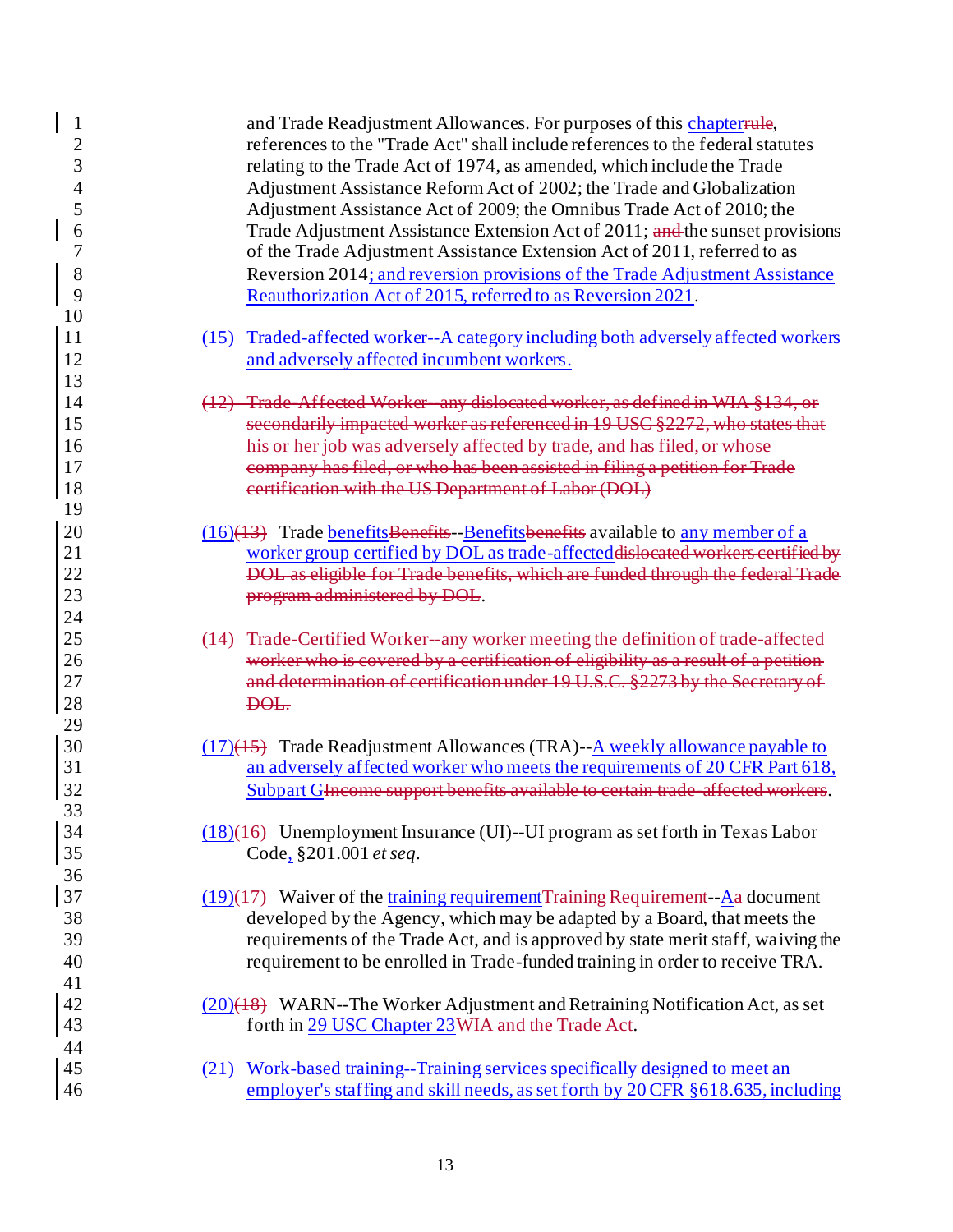| $\mathbf{1}$         | on-the-job and customized training, and apprenticeship programs.                                                                                                                                                                                                |
|----------------------|-----------------------------------------------------------------------------------------------------------------------------------------------------------------------------------------------------------------------------------------------------------------|
| $\overline{c}$<br>3  |                                                                                                                                                                                                                                                                 |
| 4                    | §849.3. Trade Service Strategy.                                                                                                                                                                                                                                 |
| 5<br>6               | (a) Boards shall ensure that their strategic planning process includes an analysis of the<br>local labor market to:                                                                                                                                             |
| 7                    |                                                                                                                                                                                                                                                                 |
| 8<br>9               | (1)<br>determine employer needs;                                                                                                                                                                                                                                |
| 10<br>11             | (2)<br>determine emerging, targeted, and in-demand occupations and the earning<br>potential of those occupations demand occupations;                                                                                                                            |
| 12<br>13<br>14       | (3)<br>determine skill requirements of local in-demand occupations; and                                                                                                                                                                                         |
| 15<br>16<br>17       | identify job vacancy listings and the skills necessary to obtain the jobs<br>$(4)$ $(3)$<br>identified in the listings employment opportunities, which include those with a<br>potential for career advancement.; and                                           |
| 18<br>19<br>20       | (4) identify employer based training opportunities.                                                                                                                                                                                                             |
| 21<br>22<br>23       | (b) Boards shall set local policies for a Trade service strategy that coordinate various<br>service delivery approaches to:                                                                                                                                     |
| 24<br>25<br>26       | assist dislocated workers eligible for Trade benefits in obtaining suitable<br>(1)<br>employment as an alternative to referral to training;                                                                                                                     |
| 27<br>28<br>29       | promote the use of Workforce Innovation and Opportunity Act (WIOA) career<br>(2)<br>WIA core and intensive services to support successful reemployment the rapid<br>reattachment to the workforce; and                                                          |
| 30<br>31<br>32<br>33 | refer to prevocational and vocational training in demand and targeted<br>occupations, or occupations in which there is a reasonable expectation of<br>employment; and                                                                                           |
| 34<br>35<br>36       | assist in employment-job retention and career advancement.<br>$\left(3\right)$ (4)                                                                                                                                                                              |
| 37<br>38<br>39       | (c) Boards shall ensure that dislocated workers eligible for Trade benefits, who are<br>unable to find suitable employment through WIA core services, are coenrolled in<br>WIA Title I dislocated worker services consistent with WIA eligibility criteria, the |
| 40<br>41<br>42<br>43 | needs of the worker, and the policies and procedures of the Board. The coenrollment<br>of workers into WIA Title I dislocated worker services shall not interfere with the<br>timely provision of TAA services.                                                 |
| 44<br>45<br>46       | $(c)(d)$ Boards shall ensure that dislocated workers eligible for Trade benefits receive the<br>following services:                                                                                                                                             |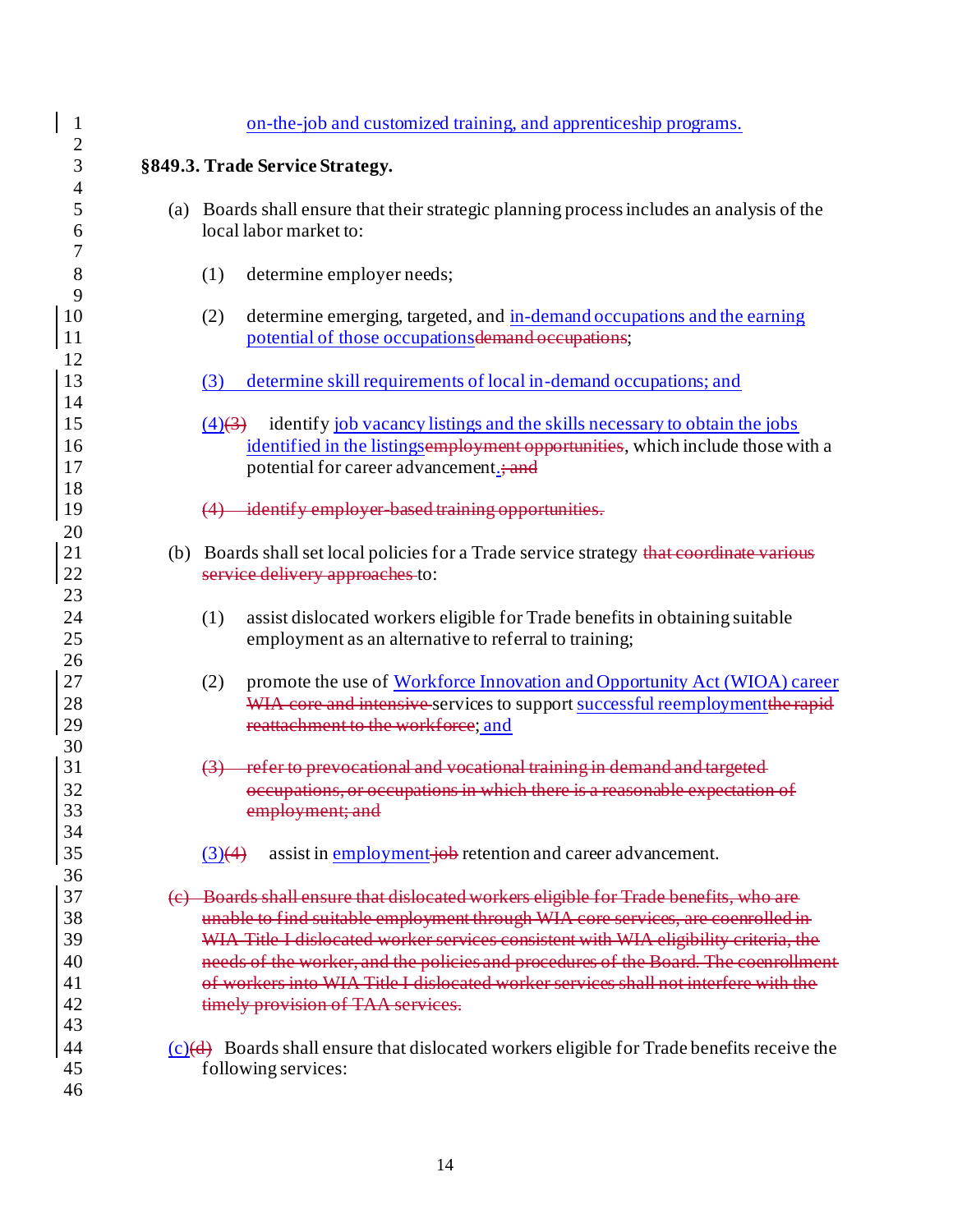| $\mathbf{1}$<br>$\overline{c}$ | (1)  | Explanation of benefits and services available under the Trade Act, to include<br>applicable deadlines;                                                                      |
|--------------------------------|------|------------------------------------------------------------------------------------------------------------------------------------------------------------------------------|
| 3<br>$\overline{\mathcal{A}}$  | (2)  | Assessment of education, skills, and service needs;                                                                                                                          |
| 5                              |      |                                                                                                                                                                              |
| 6<br>7<br>8                    | (3)  | Information on training available locally and regionally, including information<br>on how to apply for financial aid supported under the Higher Education Act of<br>1965;    |
| 9                              |      |                                                                                                                                                                              |
| 10<br>11<br>12                 | (4)  | Individual and group career counseling, including job search and placement<br>counseling during the period the trade-affected worker is receiving TRA or<br>training;        |
| 13                             |      |                                                                                                                                                                              |
| 14<br>15                       | (5)  | Short-term prevocational services;                                                                                                                                           |
| 16                             | (6)  | Issuance of a waiver of the training requirement where suitable work is                                                                                                      |
| 17                             |      | unavailable, training is determined not to be feasible or appropriate, and the                                                                                               |
| 18                             |      | worker meets applicable eligibility criteria;                                                                                                                                |
| 19                             |      |                                                                                                                                                                              |
| 20                             | (7)  | Development of an <b>IEPREP</b> ;                                                                                                                                            |
| 21                             |      |                                                                                                                                                                              |
| 22                             | (8)  | Referral to training services where suitable employment is unavailable;                                                                                                      |
| 23                             |      |                                                                                                                                                                              |
| 24                             | (9)  | Assistance in filing requests for job search and/or relocation allowances;                                                                                                   |
| 25                             |      |                                                                                                                                                                              |
| 26                             | (10) | Support services available under the WIOAWIA Title I dislocated worker                                                                                                       |
| 27                             |      | program;                                                                                                                                                                     |
| 28                             |      |                                                                                                                                                                              |
| 29                             | (11) | <b>Employment and case Case management services; and</b>                                                                                                                     |
| 30                             |      |                                                                                                                                                                              |
| 31                             |      | (12) Follow-up services during and upon completion of training; and-                                                                                                         |
| 32                             |      |                                                                                                                                                                              |
| 33                             |      | (13) Provision of employment statistics information, including the provision of                                                                                              |
| 34                             |      | accurate information relating to local, regional, and national labor market                                                                                                  |
| 35                             |      | areas.                                                                                                                                                                       |
| 36                             |      |                                                                                                                                                                              |
| 37                             |      | <b>SUBCHAPTER B. TRADE SERVICES RESPONSIBILITIES</b>                                                                                                                         |
| 38                             |      |                                                                                                                                                                              |
| 39                             |      | §849.11. General Board Responsibilities.                                                                                                                                     |
| 40                             |      |                                                                                                                                                                              |
| 41<br>42                       |      | (a) Board Planning. A Board shall amend and modify its integrated workforce training                                                                                         |
| 43                             |      | and services plan to incorporate and coordinate the design, policy development, and<br>management of the delivery of Trade activities and support services with the delivery |
| 44                             |      | of other workforce employment, training, and educational services identified in                                                                                              |
| 45                             |      | Texas Government Code, §2308.251 et seq., as well as other training and services                                                                                             |
| 46                             |      | included in the One-Stop Service Delivery Network as set forth in Chapter 801 of                                                                                             |
|                                |      |                                                                                                                                                                              |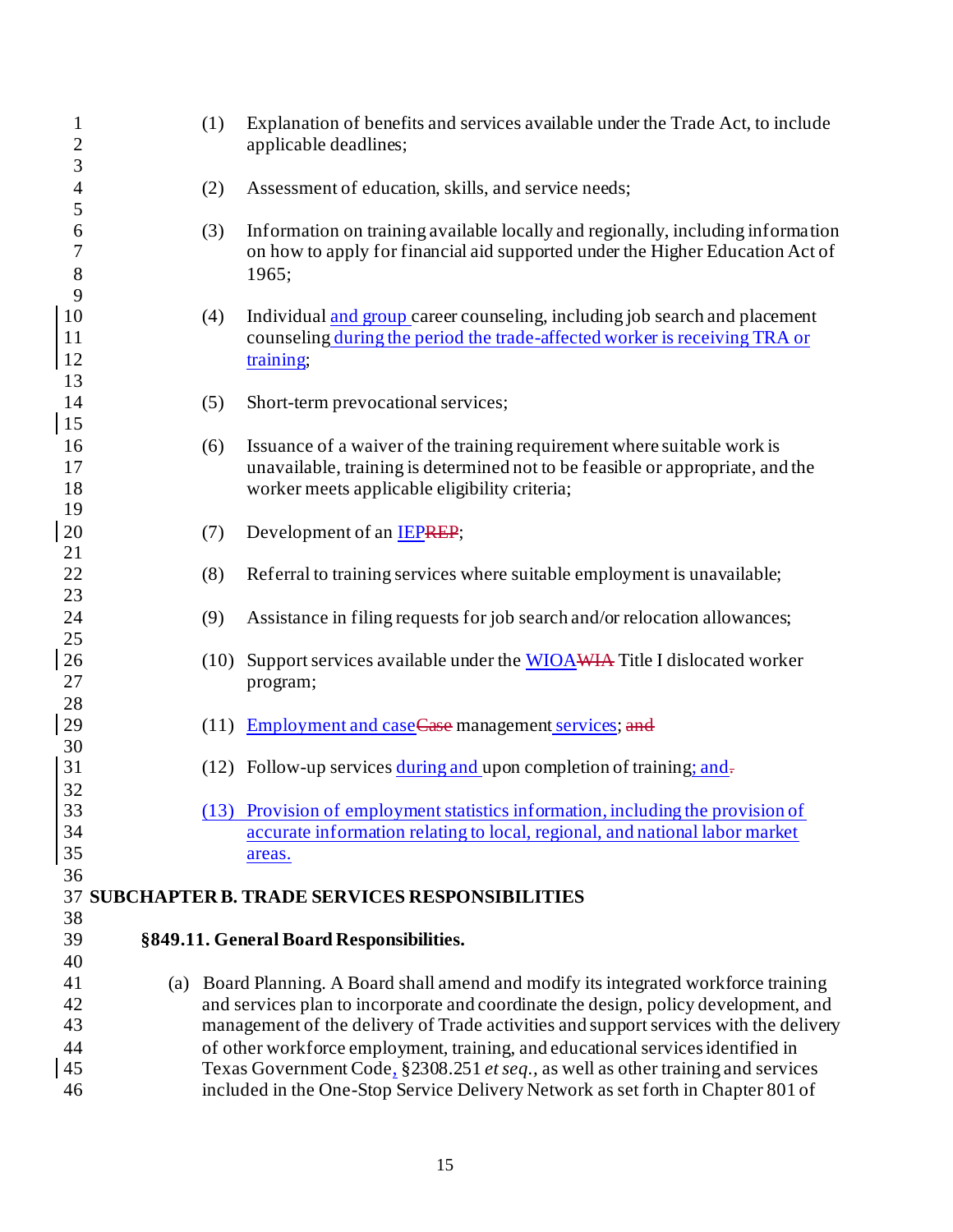1 this title.

| $\overline{c}$           |     |     |                                                                                         |
|--------------------------|-----|-----|-----------------------------------------------------------------------------------------|
| 3                        |     |     | (b) Reporting. Boards shall ensure that documentation is maintained as required by the  |
| $\overline{\mathcal{A}}$ |     |     | AgencyCommission, including documentation required in the                               |
| 5                        |     |     | Agency's Commission's automated reporting system.                                       |
| 6                        |     |     |                                                                                         |
| $\overline{7}$           | (c) |     | Monitoring. A Board shall ensure that the monitoring of program requirements and        |
| 8                        |     |     |                                                                                         |
|                          |     |     | trade-affected worker participant activities is part of the monitoring required under   |
| 9                        |     |     | Chapter 802, Subchapter D of this title (relating to Agency Monitoring Activities),     |
| 10                       |     |     | relating to monitoring and, in particular, that the monitoring is ongoing and frequent, |
| 11                       |     |     | as determined appropriate by the Board, and consists of the following:                  |
| 12                       |     |     |                                                                                         |
| 13                       |     | (1) | timely and accurate reporting of data required for the provision of services to         |
| 14                       |     |     | the trade-affected worker;                                                              |
| 15                       |     |     |                                                                                         |
| 16                       |     | (2) | tracking and reporting of participation;                                                |
| 17                       |     |     |                                                                                         |
| 18                       |     | (3) | tracking and reporting of support services;                                             |
| 19                       |     |     |                                                                                         |
| 20                       |     | (4) | ensuring progress toward achieving the goals and objectives through                     |
| $21\,$                   |     |     | benchmarking, as established in the worker's <b>IEPREP</b> and defined in               |
| 22                       |     |     | $§849.2(8)$ §849.2(9) of this chapter; and                                              |
| 23                       |     |     |                                                                                         |
| 24                       |     | (5) | monitoring other requirements, as prescribed by the Commission.                         |
| 25                       |     |     |                                                                                         |
| 26                       |     |     | §849.12. Trade-Affected WorkerParticipant Responsibilities.                             |
| 27<br>28                 |     |     | As required by the Trade Act, dislocated workers eligible for Trade benefits shall:     |
| 29                       |     |     |                                                                                         |
| 30                       |     | (1) | apply for UI and TRA benefits in the manner, and pursuant to the time limits,           |
| 31                       |     |     | prescribed by federal and state statutes and regulations;                               |
| 32                       |     |     |                                                                                         |
| 33                       |     | (2) | contact the local Workforce Solutions Office and register for full time work by         |
| 34                       |     |     | enrolling in the <b>Agency's Commission's</b> automated job matching system;            |
| 35                       |     |     |                                                                                         |
| 36                       |     | (3) | attend Rapid Response and Trade orientation activities;                                 |
| 37                       |     |     |                                                                                         |
| 38                       |     | (4) | report to the employer to whom they are referred for suitable employment;               |
| 39                       |     |     |                                                                                         |
| 40                       |     | (5) | accept a job offer and/or retain employment, if it meets the criteria for suitable      |
| 41                       |     |     | employment;                                                                             |
| 42                       |     |     |                                                                                         |
| 43                       |     | (6) |                                                                                         |
|                          |     |     | attend scheduled appointments with the case manager, if no suitable                     |
| 44                       |     |     | employment is available;                                                                |
| 45                       |     |     |                                                                                         |
| 46                       |     | (7) | review labor market information and expected wage of the new occupation;                |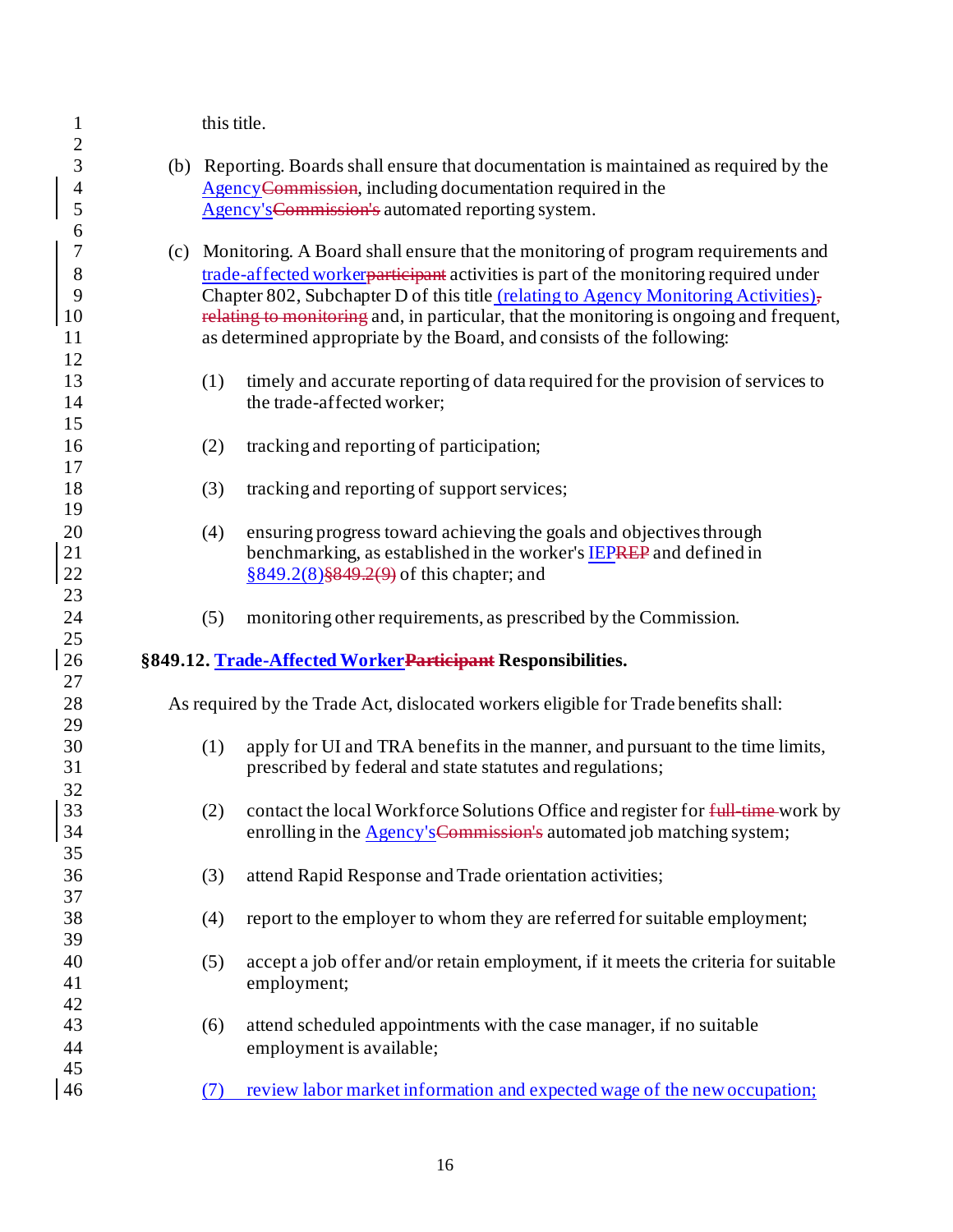| $\mathbf{1}$   |                                                                                                  |
|----------------|--------------------------------------------------------------------------------------------------|
| $\overline{c}$ | fully participate in Trade-approved training as defined by the training<br>$(8) \leftrightarrow$ |
| 3              | provider and/orer the Agency Commission;                                                         |
| 4              |                                                                                                  |
| 5              | notify the case manager prior to modifying Trade-approved approved Trade-<br>$(9)$ (8)           |
| 6              | funded training by adding or dropping coursework;                                                |
| 7              |                                                                                                  |
| 8              | $(10)(9)$ maintain satisfactory academic standing status while enrolled in Trade-                |
| 9              | funded training and progressing in Trade-approved training as stipulated in the                  |
| 10<br>11       | <b>IEPapproved REP</b> ; and                                                                     |
| 12             | $(11)(10)$ report to employers, as referred by case managers, upon completing                    |
| 13             | training.                                                                                        |
| 14             |                                                                                                  |
|                | <b>15 SUBCHAPTER C. TRADE SERVICES</b>                                                           |
| 16             |                                                                                                  |
| 17             | §849.21. Activities Prior to Certification of a Trade Petition.                                  |
| 18             |                                                                                                  |
| 19             | (a) Boards shall develop intervention strategies for providing Workforce Solutions               |
| 20             | Office services, which ensure rapid and, suitable, and long term employment for                  |
| 21             | trade-affected workers and dislocated workers eligible for Trade benefits.                       |
| 22<br>23       | (b) Boards shall ensure that <b>Rapid Responselay off</b> assistance is provided consistent with |
| 24             | Workforce Innovation and Opportunity Act (WIOA) WIA Title I Rapid Response                       |
| 25             | services, including the following:                                                               |
| 26             |                                                                                                  |
| 27             | contacting the employer immediately upon the filing of aon receipt of a filed<br>(1)             |
| 28             | Trade petition, receipt of a WARN letter, the announcement of a layoff                           |
| 29             | involving 50 or more workers, or other notification of pending layoff, or a mass                 |
| 30             | job dislocation that results from a natural disaster;                                            |
| 31             |                                                                                                  |
| 32             | scheduling as an on-site meeting with the employer and workers to ensure<br>(2)                  |
| 33             | notification of Rapid Response services, including availability of UI mass                       |
| 34             | claims;                                                                                          |
| 35             |                                                                                                  |
| 36<br>37       | scheduling services for workers, including:<br>(3)                                               |
| 38             | (A) orientation to Trade Act benefits, which includes the following:                             |
| 39             |                                                                                                  |
| 40             | TRA; and<br>(i)                                                                                  |
| 41             |                                                                                                  |
| 42             | Trade Act-funded employment and training activities; and<br>(ii)                                 |
| 43             |                                                                                                  |
| 44             | orientation to labor market information, including wage data and the<br>(B)                      |
| 45             | availability of demand and targeted occupations as defined by the Board;                         |
| 46             |                                                                                                  |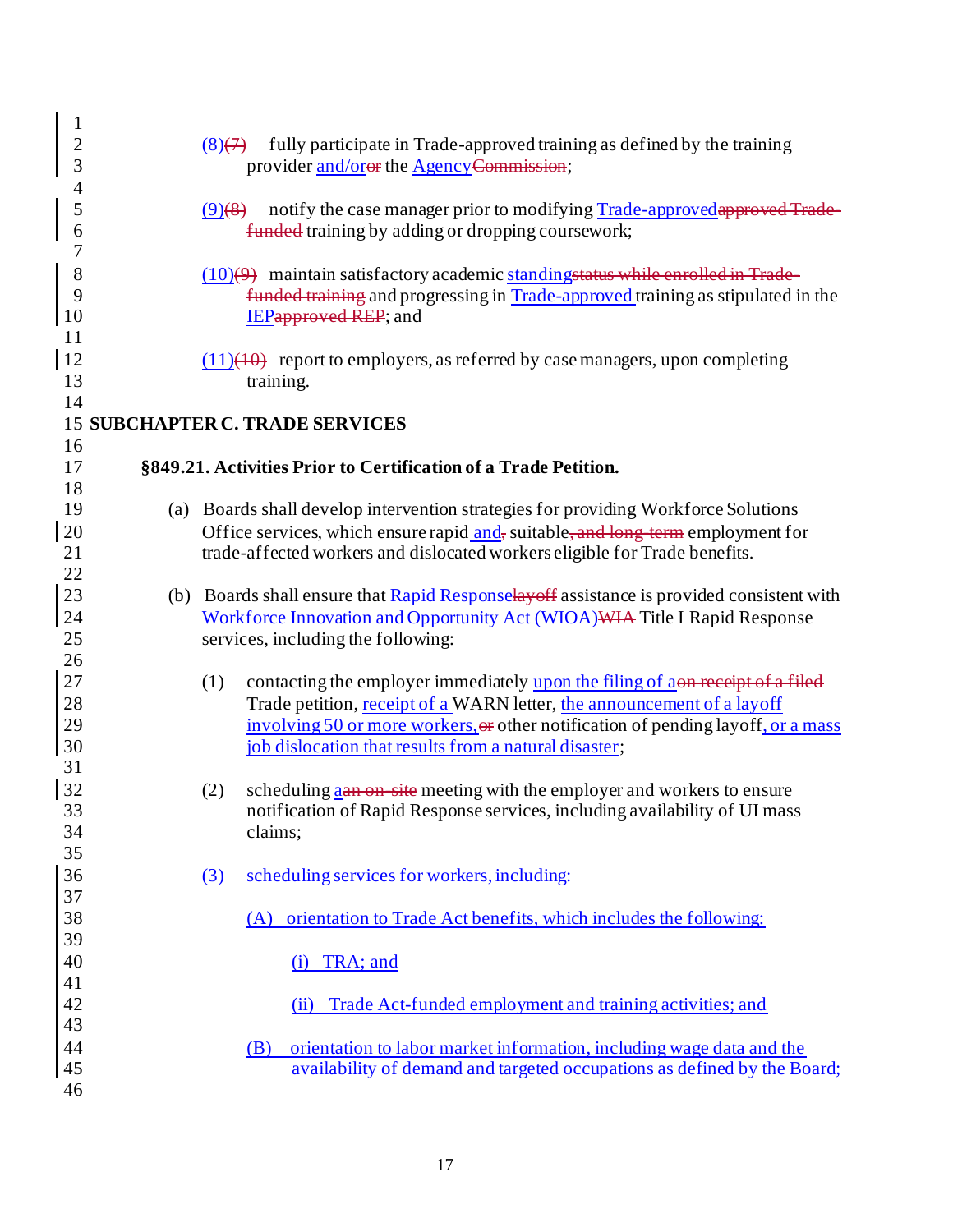| $\mathbf{1}$<br>$\overline{c}$ | assisting employers estimates, workers, and labor unions with filing Trade<br>$(4)$ $(3)$<br>petitions with the United States Department of LaborDOL; |
|--------------------------------|-------------------------------------------------------------------------------------------------------------------------------------------------------|
| 3                              |                                                                                                                                                       |
| 4                              | providing initial assessment of the trade-affected worker's skill levels,<br>(5)(4)                                                                   |
| 5                              | (including literacy, numeracy, and English language proficiency), abilities                                                                           |
| 6                              | (including skill gaps), and need for support services workers' English, math,                                                                         |
| 7                              | and reading levels as well as transferable skills and interests;                                                                                      |
| 8                              |                                                                                                                                                       |
| 9                              | helping affected workers register in the state's labor exchange system; and<br>(6)                                                                    |
| 10                             |                                                                                                                                                       |
| 11                             | registering for work for purposes of entering information in the Commission's                                                                         |
| 12                             | automated job matching system;                                                                                                                        |
| 13                             |                                                                                                                                                       |
| 14                             | scheduling on or off site services for workers, including:<br>$\leftrightarrow$                                                                       |
| 15                             |                                                                                                                                                       |
|                                |                                                                                                                                                       |
| 16<br>17                       | orientation to federal Trade Act benefits, which includes the following:                                                                              |
|                                |                                                                                                                                                       |
| 18                             | $(i)$ TRAs;                                                                                                                                           |
| 19                             |                                                                                                                                                       |
| 20                             | Trade Act funded employment and training activities; and                                                                                              |
| 21                             |                                                                                                                                                       |
| 22                             | (iii) A bona fide application for training ensuring that the worker has                                                                               |
| 23                             | been notified of all available benefits to which he or she may be                                                                                     |
| 24                             | eligible; and                                                                                                                                         |
| 25                             |                                                                                                                                                       |
| 26                             | orientation to labor market information, including wage data and the                                                                                  |
| 27                             | availability of demand and targeted occupations as defined by the Board;                                                                              |
| 28                             | and                                                                                                                                                   |
| 29                             |                                                                                                                                                       |
| 30                             | (7)<br>coordinating with the appropriate UI field specialist.                                                                                         |
| 31                             |                                                                                                                                                       |
| 32                             | (c) Boards shall ensure that:                                                                                                                         |
| 33                             |                                                                                                                                                       |
| 34                             | Trade-affected workers are coenrolled in the WIOA Dislocated Worker program<br>(1)                                                                    |
| 35                             | if they are eligible; and                                                                                                                             |
| 36                             |                                                                                                                                                       |
| 37                             | Workforce Solutions Office staff completes the Trade Adjustment Assistance<br>(2)                                                                     |
| 38                             | Coenrollment Declination Form if a trade-affected worker declines                                                                                     |
| 39                             | coenrollment.                                                                                                                                         |
| 40                             |                                                                                                                                                       |
| 41                             | §849.22. Postcertification of a Trade Petition.                                                                                                       |
| 42                             |                                                                                                                                                       |
| 43                             | Boards shall ensure that:<br>(a)                                                                                                                      |
| 44                             |                                                                                                                                                       |
| 45                             | trade-affected Trade certified workers are referred to Workforce Innovation<br>(1)                                                                    |
| 46                             | and Opportunity Act (WIOA) career and training services, referred to WIA                                                                              |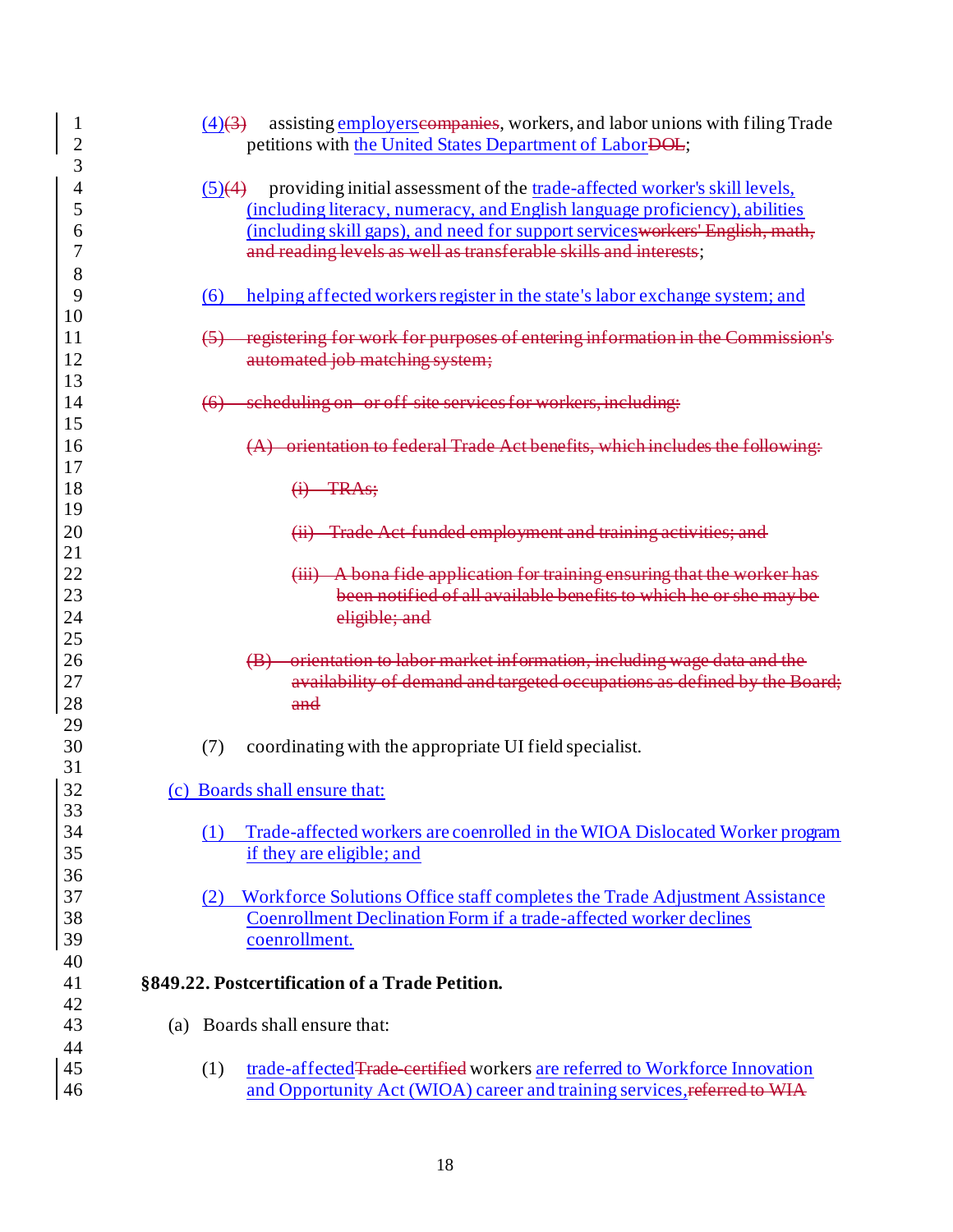| 1<br>$\overline{2}$<br>3 |                    | intensive or training services are coenrolled in WIA dislocated worker services<br>consistent with WIOAWIA eligibility criteria, the needs of the worker, and a<br>Board's policies and procedures; and    |
|--------------------------|--------------------|------------------------------------------------------------------------------------------------------------------------------------------------------------------------------------------------------------|
| 4<br>5<br>6              | (2)                | the coenrollment of Trade-certified workers in WIOAWIA Title I dislocated<br>worker services shall not interfere with the timely provision of TAA services.                                                |
| 8<br>9<br>10             |                    | (b) Boards shall ensure that prior to referring a trade-affected worker to WIOA<br>career WIA intensive or training services, each of the following nine-criteria are met<br>and documented in the IEPREP: |
| 11<br>12<br>13           | (1)                | An employment goal, including the targeted occupation and industry;                                                                                                                                        |
| 14<br>15                 | (2)                | The proposed training program, if applicable;                                                                                                                                                              |
| 16<br>17<br>18<br>19     | (3)                | Services that the worker will need to obtain suitable employment, including<br>career services, support services provided through partner programs, and post-<br>training case management services;        |
| 20<br>21<br>22           | (4)                | Supplemental assistance required for participation in training and the basis for<br>cost calculation; and                                                                                                  |
| 23                       | (5)                | The worker's responsibilities under the plan.                                                                                                                                                              |
| 24<br>25<br>26           |                    | no suitable employment is available;                                                                                                                                                                       |
| 27<br>28<br>29           |                    | ability of the worker to benefit from training, based on a comprehensive<br>assessment of the worker's knowledge, skills, and abilities;                                                                   |
| 30<br>31                 |                    | reasonable expectation of employment following completion of the training;                                                                                                                                 |
| 32<br>33                 |                    | training is reasonably available to the worker;                                                                                                                                                            |
| 34<br>35<br>36           |                    | worker is qualified to undertake and complete the training based on a<br>comprehensive assessment of the worker's knowledge, skills, abilities, and<br>interests;                                          |
| 37<br>38<br>39           | $\left( 6 \right)$ | training is available at a reasonable cost for the selected occupation;                                                                                                                                    |
| 40<br>41<br>42<br>43     |                    | training can be fully completed and the degree or credential secured within the<br>maximum time frames established under the trade affected worker's Trade<br>certification;                               |
| 44                       | $\left( 8 \right)$ | no portion of required training costs are borne by the worker; and                                                                                                                                         |
| 45<br>46                 |                    | time training is approved only where permitted by the trade affected                                                                                                                                       |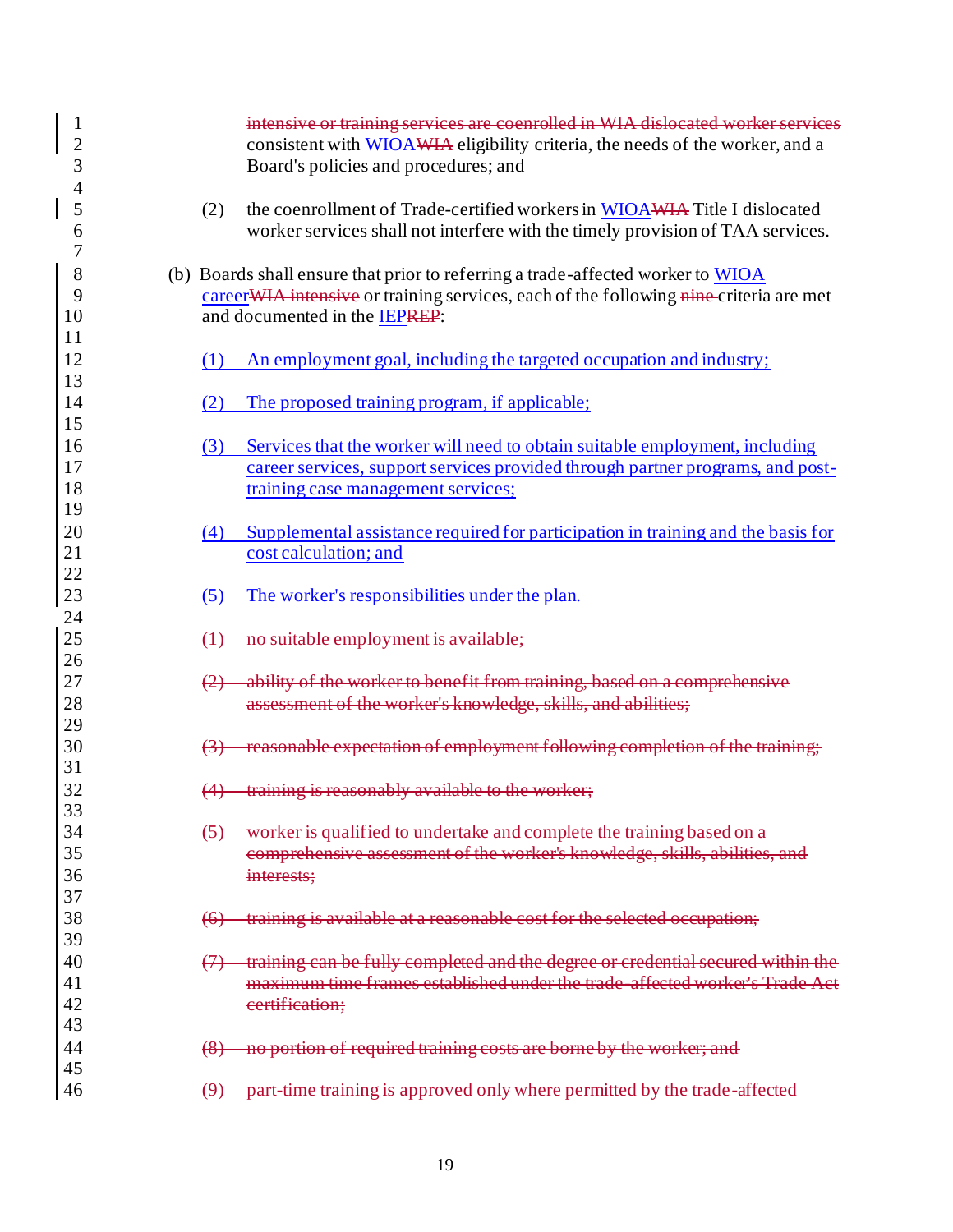| $\mathbf 1$<br>$\overline{c}$<br>3 |     | worker's Trade Act certification, and the worker is aware that TRA support<br>during periods of part time training will be unavailable.                                                                                              |
|------------------------------------|-----|--------------------------------------------------------------------------------------------------------------------------------------------------------------------------------------------------------------------------------------|
| $\overline{4}$<br>5<br>6<br>7      |     | (c) Boards shall ensure that the approval of Trade benefits and services is accomplished<br>by state merit staff, including approval of training, waiver issuance, and the<br>associated review and approval of waiver continuation. |
| 8<br>9<br>10<br>11                 |     | (d) Boards shall ensure that any denial of Trade benefits or services is accomplished by<br>forwarding a recommendation to the Agency's TAA State Office unit for issuance of<br>a formal appealable decision.                       |
| 12                                 |     | §849.23. Training Referrals.                                                                                                                                                                                                         |
| 13<br>14<br>15                     |     | (a) Boards shall ensure that referrals to Trade-funded training is are Board approved as<br>set forth in this subsection. Training must, and that training:                                                                          |
| 16<br>17<br><sup>18</sup>          |     | (1)<br>meet meets the nine criteria established in 20 Code of Federal Regulations<br>$§618.610$ §849.22(b)(1) (9) of this subchapter;                                                                                                |
| 19<br>20<br>21<br>22<br>23         |     | useuses training providers that are licensed under applicable state law or<br>(2)<br>exempt from such requirements, or possessing accreditation recognized by the<br>United States US Department of Education;                       |
| 24<br>25                           |     | (3)<br>be specific to the worker's occupational goals is occupationally specific;                                                                                                                                                    |
| 26<br>27<br>28<br>29               |     | (4)<br>meet meets the needs of employers and ensurefor demand or targeted<br>occupations, or ensures the trade-affected workerparticipant has a reasonable<br>expectation of employment; and                                         |
| 30<br>31                           |     | ean-be capable of being completed and a degree or credential secured within<br>(5)<br>the maximum time frame established under the worker's Trade certification.                                                                     |
| 32<br>33<br>34<br>35               | (b) | Boards shall ensure that the following types of careerintensive and training services<br>are considered:                                                                                                                             |
| 36<br>37<br>38                     |     | work-basedemployer based training, including on-the-job training, customized<br>(1)<br>training, and apprenticeship programs;                                                                                                        |
| 39<br>40                           |     | occupational training;<br>(2)                                                                                                                                                                                                        |
| 41                                 |     | labor market information;<br>(3)                                                                                                                                                                                                     |
| 42<br>43<br>44                     |     | contextualized occupational contextual vocational skills training, particularly<br>$\left(4\right)\left(2\right)$<br>for Limited English Proficiency customers; and                                                                  |
| 45<br>46                           |     | remedial training, including literacy, particularly English as a Second<br>$\overline{(5)}$ $\overline{(3)}$                                                                                                                         |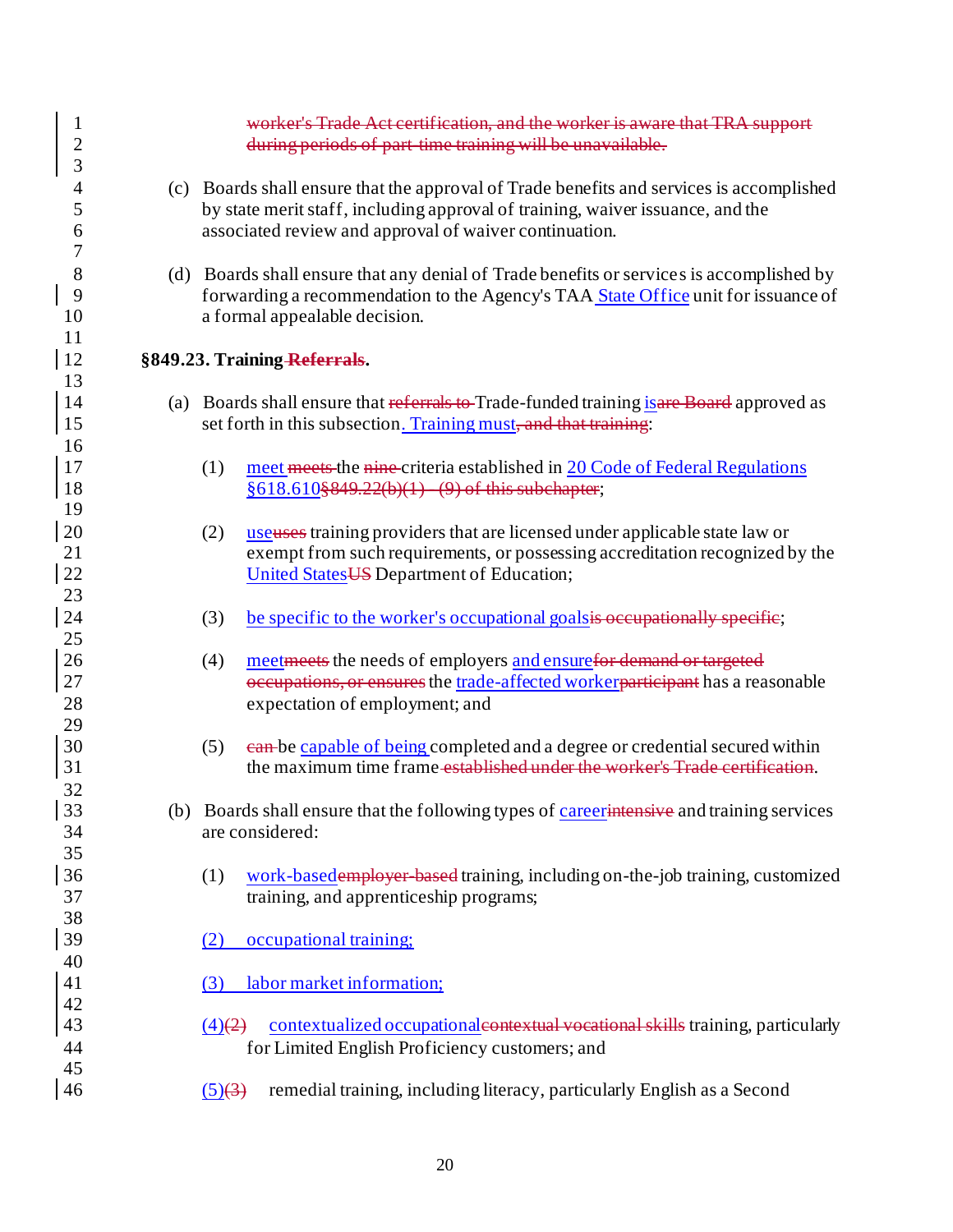| $\mathbf{1}$<br>$\overline{2}$ | Language, Adult Education and Literacy, or high school equivalency<br>certificate training.                                                                         |
|--------------------------------|---------------------------------------------------------------------------------------------------------------------------------------------------------------------|
| 3                              |                                                                                                                                                                     |
| $\overline{4}$                 | <b>SUBCHAPTER D. SUPPORT SERVICES</b>                                                                                                                               |
| 5                              |                                                                                                                                                                     |
| 6                              | §849.41. Support Services for Dislocated Workers Eligible for Trade Benefits.                                                                                       |
| 7                              |                                                                                                                                                                     |
| 8                              | (a) Boards shall ensure that support services available under Workforce Innovation and                                                                              |
| 9<br>10                        | Opportunity ActWIA Title I dislocated worker services are made available to<br>dislocated workers eligible for Trade benefits and co-enrolled in WIA-under existing |
| 11                             | Board policies and procedures.                                                                                                                                      |
| 12                             |                                                                                                                                                                     |
| 13                             | (b) Support services may include payment or reimbursement from sources other than                                                                                   |
| 14                             | Trade Act funds for:                                                                                                                                                |
| 15                             |                                                                                                                                                                     |
| 16                             | child care services that are governed by rules contained in Chapter 809 of this<br>(1)                                                                              |
| 17<br>18                       | title;                                                                                                                                                              |
| 19                             | local transportation services that may be provided for participating workers;<br>(2)                                                                                |
| 20                             | and                                                                                                                                                                 |
| 21                             |                                                                                                                                                                     |
| 22                             | housing assistance, if necessary; and<br>(3)                                                                                                                        |
| 23                             |                                                                                                                                                                     |
| 24                             | dependent care.<br>(4)                                                                                                                                              |
| 25                             | work, training, or education related items, not directly related to the training                                                                                    |
| 26<br>27                       | and not authorized under the Trade Act.                                                                                                                             |
| 28                             |                                                                                                                                                                     |
|                                | 29 SUBCHAPTER E. COMPLAINTS AND APPEALS                                                                                                                             |
| 30                             |                                                                                                                                                                     |
| 31                             | §849.51. Appeals of Commission Determinations on Trade Act Activities.                                                                                              |
| 32                             |                                                                                                                                                                     |
| 33<br>34                       | (a) A Commission determination or decision may be appealed by the party who is<br>adversely affected by the decision. The decision shall include the information    |
| 35                             | necessary to appeal the decision. Decisions that may be appealed include                                                                                            |
| 36                             | determinations pertaining to eligibility for Trade Act activities, services, and                                                                                    |
| 37                             | monetary allowances regarding a trade-affected worker's application for:                                                                                            |
| 38                             |                                                                                                                                                                     |
| 39                             | waivers of training;<br>(1)                                                                                                                                         |
| 40                             |                                                                                                                                                                     |
| 41<br>42                       | job search allowances;<br>(2)                                                                                                                                       |
| 43                             | job relocation allowances;<br>(3)                                                                                                                                   |
| 44                             |                                                                                                                                                                     |
| 45                             | Trade Readjustment Allowances;<br>(4)                                                                                                                               |
| 46                             |                                                                                                                                                                     |
| 47                             | (5)<br>training; and                                                                                                                                                |